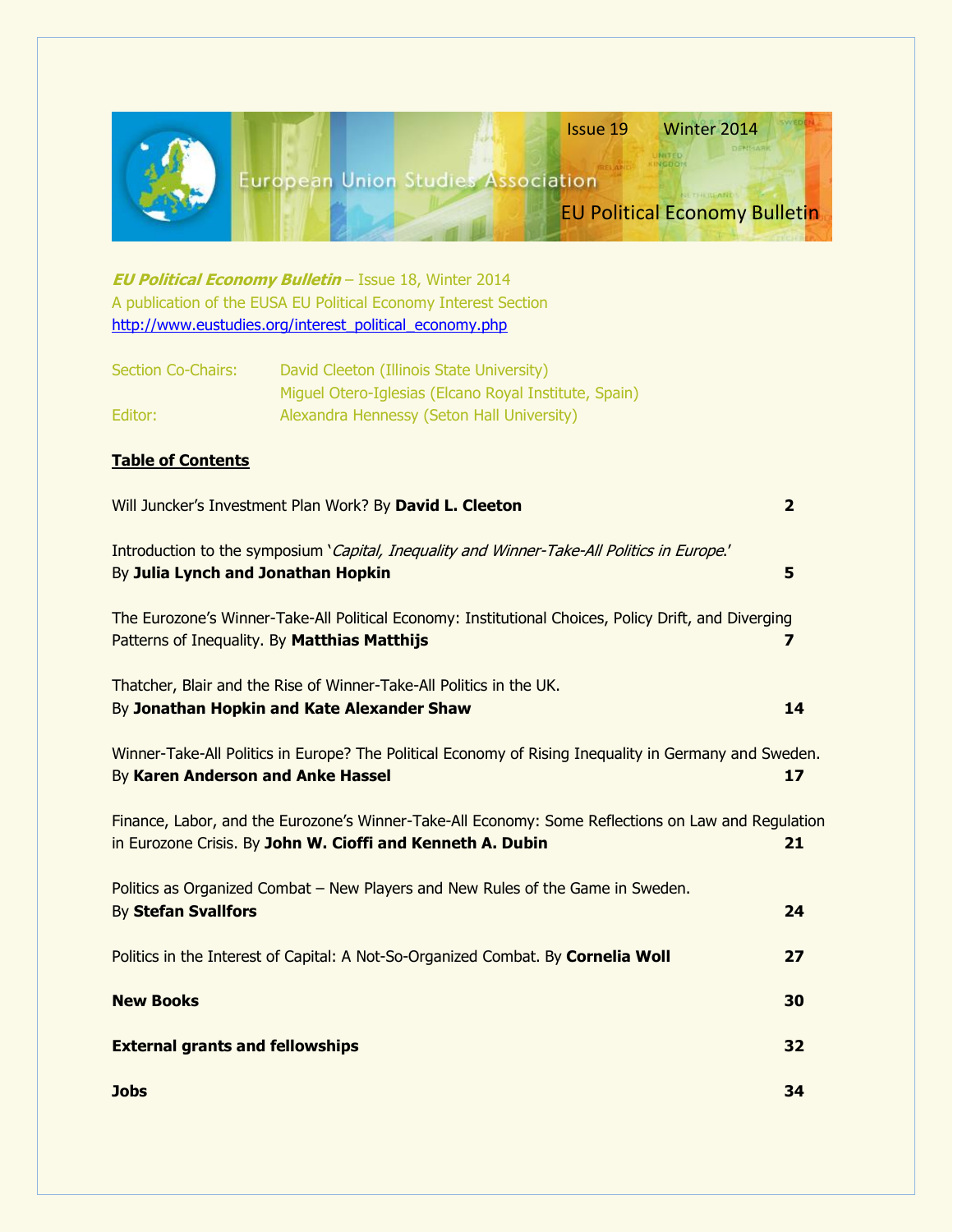## David L. Cleeton (Professor, Illinois State University, [dlcleet@ilstu.edu\)](mailto:dlcleet@ilstu.edu)

### **Will Juncker"s Investment Plan Work?**

The launch of a new €315 (\$390) billion investment plan by the European Commission under the leadership of its new president, Jean-Claude Juncker, has stirred new controversy over the proper mix of fiscal and monetary policy needed to revitalize the struggling EU economy. With the aim of giving a stimulative boost to short-term economic growth and job creation, the plan focuses on infrastructure investment and thus promises a second-round and longer-run effect of increased macroeconomic productivity. But as often is the case, the devil is in the details. With only €21 billion of public funding, €16 billion from repositioning existing EU allocations combined with €5 billion from the European Investment Bank (EIB), the scheme will depend almost entirely on leveraging these basic insurance guarantee funds with massive private sector investment sources.

When one looks at the track record over the past ten years of investment in the EU economy, the changes are dramatic. Overall investment in the EU and the Euro area peaked in 2007-08 and following the significant drop in 2009 has remained stagnant. $<sup>1</sup>$ </sup>



**Gross Fixed Capital Formation (millions of Euros)** source: Eurostat

The economic recovery of the United States has produced a rebound in investment as well and at the end of 2013 gross fixed capital formation stood only 5% below its 2006 peak, or a difference of around €135 billion. However the gap between gross fixed capital formation in the EU28 (Euro area) in 2013 stood some 14.4% (14.9%) below its level of five years earlier or a gap of approximately €380 (€300) billion. But the target size of the Juncker investment plan would not close this gap significantly on a continuing basis. The plan spreads the €315 of new infrastructure investment over a three year period so at most it would cover only about a quarter of the EU28 total investment gap for that 3-year period. While this would go a long way toward improving public-sector investment, and would represent on an annual basis a 40% shift upward in the public sector investment level, it would make little contribution to covering the much larger private-sector investment gap. The actual timing of the construction

 $^1$  The drop in 2009 for the EU as a whole was approximately 15.3% and for the Euro area it was around 13.1%. For the United States the drop over the three-year period between 2006 and 2009 was significantly higher at 24%.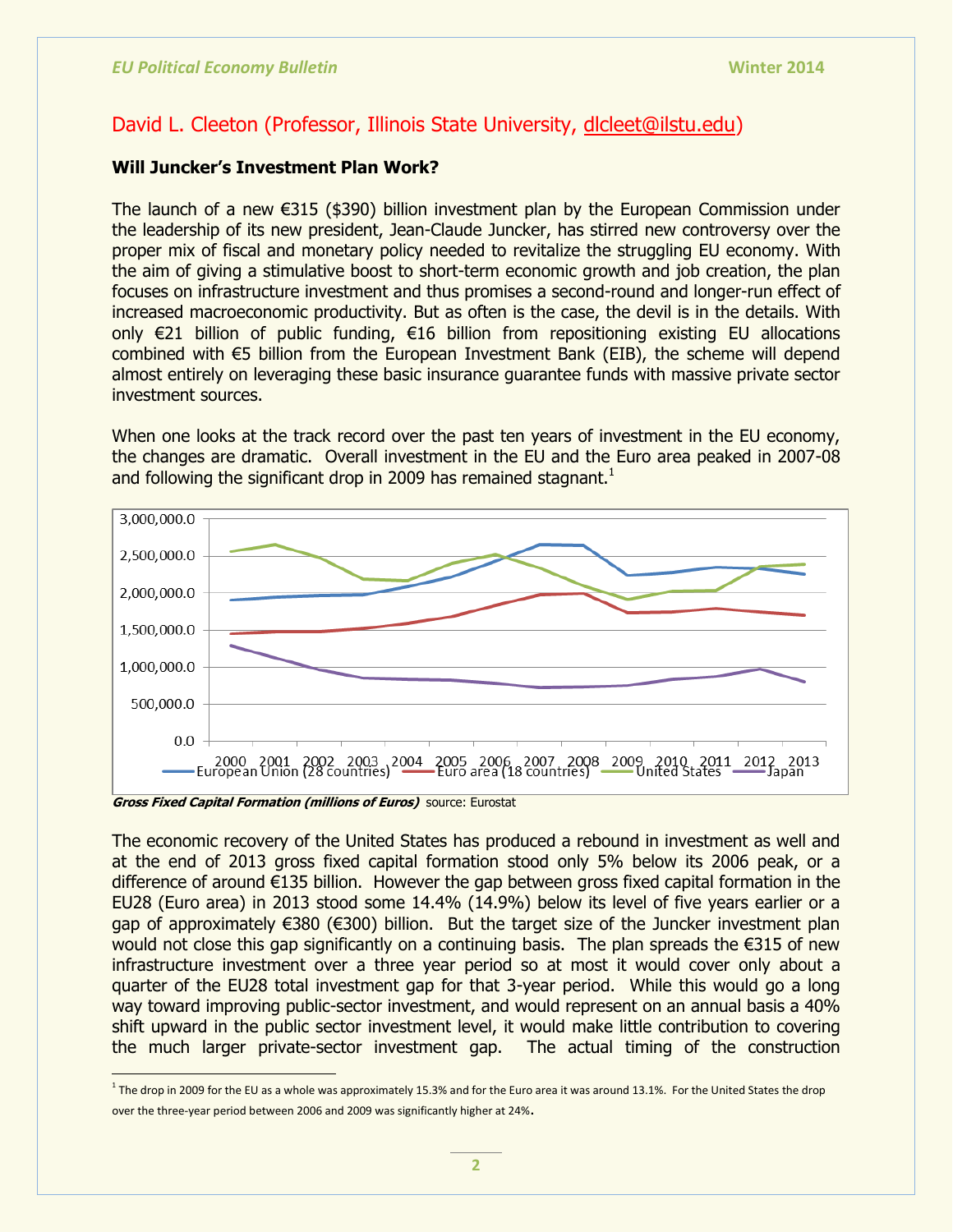expenditures related to the projects is unlikely to be realized within the 3-year window outlined for financing arrangements so the initial macroeconomic stimulus will trail off into the medium to long-term.



**Gross Fixed Capital Formation (percentage of GDP)** source: Eurostat

While the EU and the Euro area have seen a continuing decline in investment since 2007 as a proportion of GDP, both the United States and Japan have restored an upward trend since 2010 in the percentage of GDP devoted to investment. At the end of 2013 the investment rate in the EU (Euro area) stood at only 17.3% (17.7%) of GDP compared to 21.3% (21.9%) at the relative peak in 2007. But a decomposition of this drop in investment share would show that public investment holds only around an 11.5% share of total investment. Thus, of the overall 4-percentage-point decline in investment's share of GDP, only ½ of 1 percentage point could be attributed to the decline in public investment. These differences are attributed to both relatively more severe fiscal constraints within the EU as opposed to the United States and Japan as well as the ECB's ineffective monetary policies having failed to produce an increase in bank lending. Rebuilding balance sheets both within the public and private sectors have taken precedence. This is not surprising given the excesses with regard to unproductive investments in the run-up to the financial crisis. This may lead to the judgment that returning to levels of investment seen in 2007 would likely prove to be wasteful and inefficient. However, without renewed growth, private sector investment is likely to be subdued for an extended period into the future.

Others have pointed out that the nature of and need for significant public infrastructure investment has been dampened. It is not uniformly the case across the EU that public infrastructure has been neglected. In fact several peripheral Euro area countries saw significant improvements in transportation and telecommunications sectors in the run-up to the recession and now have underutilized capacities in those sectors. Recent demographic trends also point to a significant change in investment priorities. As the growth rate of the prime working-age population declines, the equilibrium growth rate of the economy shifts downward. And therefore a lower investment rate is necessary to maintain a given capital-output ratio. As noted by Daniel Gros:<sup>2</sup>

 <sup>2</sup> See "Investment as the Key to Recovery in the Euro Area?" Centre for European Policy Studies, Policy Brief, No. 326, 18 November 2014, p. 5.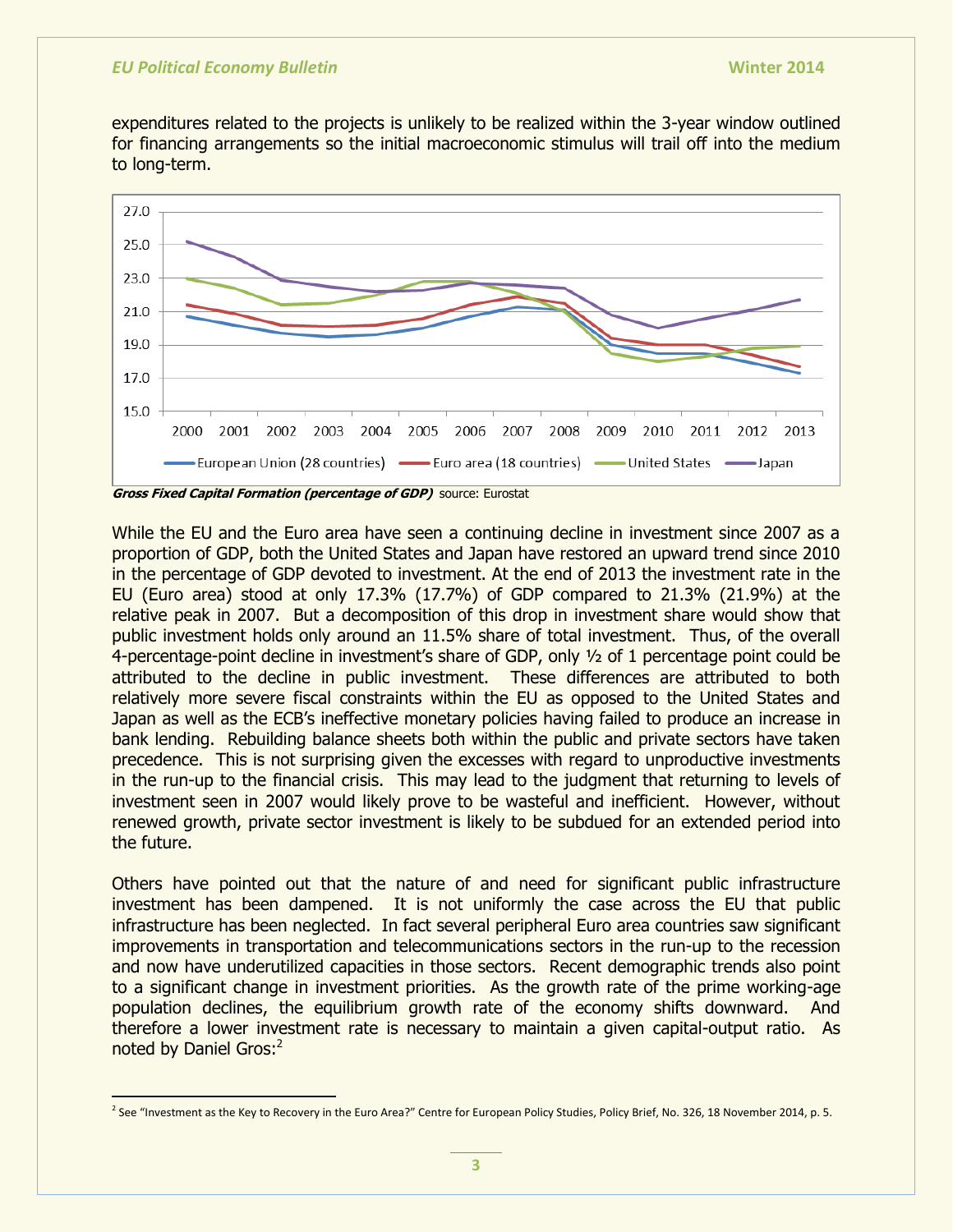The numbers are stark for the Euro area. Its working-age population growth (aged 20- 59) is projected to fall on average by a 1.1% per annum with a peak of 2.6% for Spain. Moreover, if total factor productivity (TFP) falls the overall fall in potential growth could be much more than one full percentage point. TFP growth has fallen considerably in the Euro area and is now even negative…..

The higher investment rate in the United States is justified by its much higher growth rate (both because of demographics and productivity growth). Higher investment in Europe would only lead to even higher capital-output ratios and imply lower returns to capital (with, in the end, more non-performing loans in the banking sector).

The outlook for private sector investment growth in the EU is not encouraging. What about the need for and efficiency of increasing public sector investment? The Juncker plan is primarily an attempt to intervene in the financing arrangements for public sector investment. The plan does not involve direct subsidization but rather envisions redirecting existing EU funds to the EIB where a small additional contribution, also from existing funding, will be used to back guarantees and incremental loan subsidies to lenders of funds to SMEs. In effect the EIB is offering small subsidies and loss sharing to lenders in exchange for letting the EIB pick the projects. These marginal changes should be expected to produce marginal effects in the normal credit markets in which many national development banks are already offering similar incentives. What additional expertise or efficiencies the EIB can be expected to bring to bear on SME financing is therefore difficult to understand.

In fact as the details of the plan spill out it is clear that many politicians are bothered as well. As reported in the **European Voice**: 3

The fund is also coming under attack for the role that the EIB will play in overseeing the funding process. The EIB, which will house and manage the fund, has stressed that projects will not be chosen based on political or diplomatic calculations, but purely on whether they are economically viable and have a reasonable prospect of starting in 2015- 17.

Some observers are now openly questioning whether the EIB's involvement in the fund, and possible oversight of projects, could undermine the stimulatory effects of the spending. One major area of concern is whether the EIB, which will manage and house the fund, will be reluctant to take on riskier projects.

It is clear that a tradeoff exists between the costs of the risk-sharing subsidies and the leverage factor for the base allocation. If the EIB chooses projects with risk profiles similar to normally financed infrastructure projects, it can claim to have relatively lower-cost subsidy packages required for a given degree of external financing, resulting in a higher leverage ratio. But this is not really a net stimulus as the underlying financing arrangements simply mirror to a significant degree the terms of funding which could have been obtained directly via private-market financing. In effect the public sector funding mechanism is crowding out private financing. It is difficult to see where the added benefit arises. If no net additional spending is to come online, if project evaluation is based on economic efficiency criteria, and under current conditions where private lending rates are at historic lows, what really changes in the market for financing

<sup>3</sup> See "Juncker's €315 Fund Exposes Divisions" in *European Voice*, 11-17 December 2014, Vol. 20, No. 44, p. 2.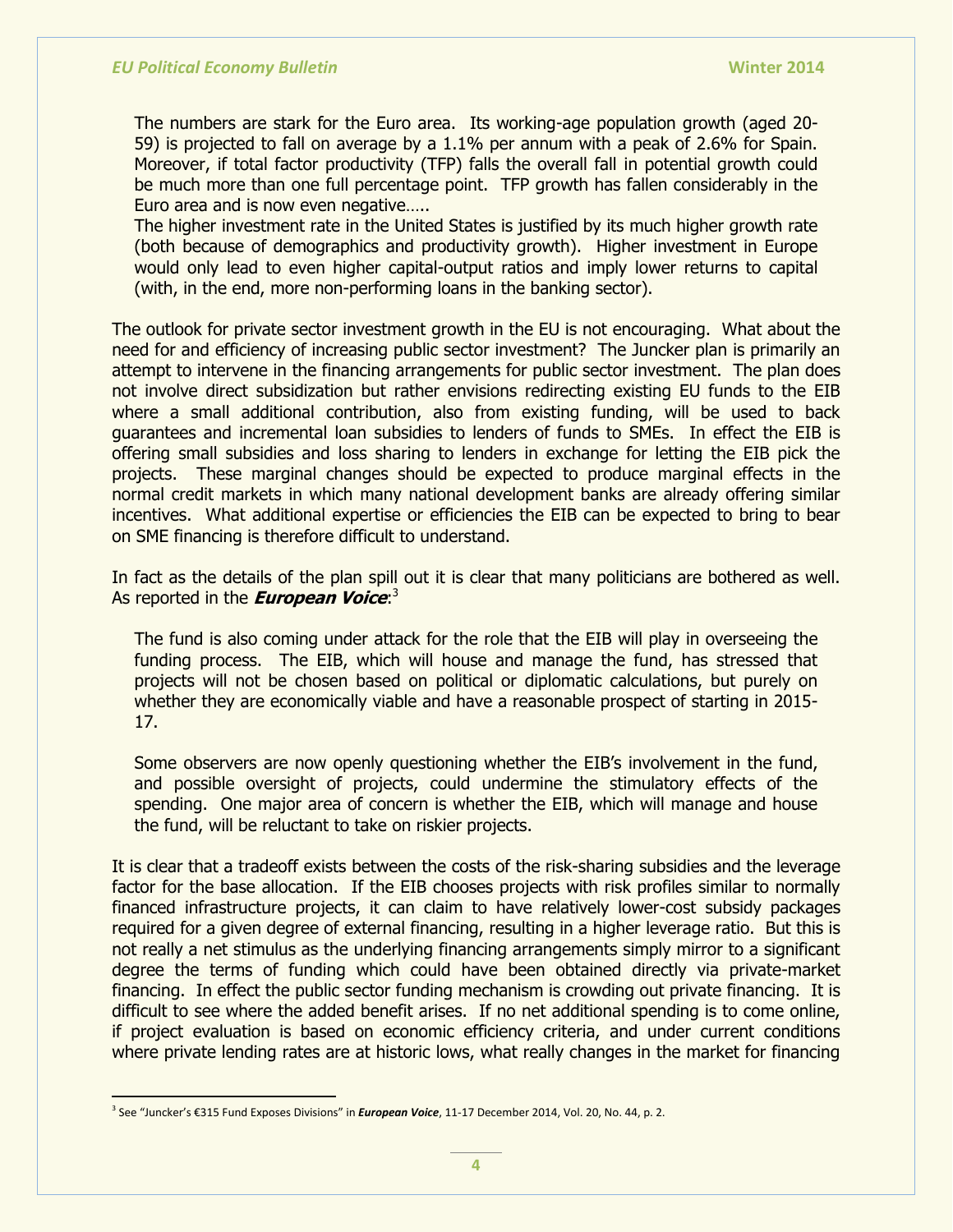public infrastructure? But that is unlikely to reign in the illusionary process of expanding what is perceived as useful public investment. As the **European Voice** reports:<sup>4</sup>

A wide selection of projects likely to be competing for investment was presented on Tuesday (9 December) by a task-force composed of the EIB, the Council, and the European Commission.

The shopping-list of investment projects submitted by member states includes some 3,000 projects ranging from extending fibre-optic connections to a French village, to building motorways in Bulgaria. In all they are worth a total of €1.5 trillion.

\*\*\*\*

Julia Lynch (Associate Professor, University of Pennsylvania, jflynch@sas.upenn.edu)

Jonathan Hopkin (Associate Professor, London School of Economics and Political Science, J.R.Hopkin@lse.ac.uk)

## **Introduction to Symposium on "Capital, Inequality and Winner-Take-All Politics in Europe"**

Inequalities in income and wealth have risen in virtually all of the rich democracies over the last 35 years. While the rate and timing of the increase, and the part of the income distribution most affected, have varied across countries, there is now widespread agreement on the fundamental fact of increasing inequality. Any good political explanation for rising inequality must explain the common trend, as well as divergent details.

Piketty's (2014) *Capital in the Twenty-First Century* offers one explanation for the common trend: the rise in inequality is baked into the structure of capitalist economies through a "fundamental force of divergence" (p. 351) that derives from the difference between the rate of interest on capital (r) and the growth rate of the economy (g). In economies in which the capital-output ratio is high, the real interest rate on capital will tend to exceed the growth rate of the economy  $(r>q)$ . When this is the case, as the present-day highly developed economies, inequality will thus tend to increase because income from capital, which is unequally distributed to begin with, grows faster than national outputs and income. We are not alone in noting that Piketty's theory, while compelling in its simplicity and astonishing in its impact, gives short shrift to the political institutions that might alter the distribution of capital, the return on capital, and/or the relationship between r and g (see e.g. Acemoglu and Robinson 2014). Furthermore, Piketty's empirical work, by focusing on the share of national income held by the top 1%,

  $<sup>4</sup>$  Ibid, p. 3.</sup>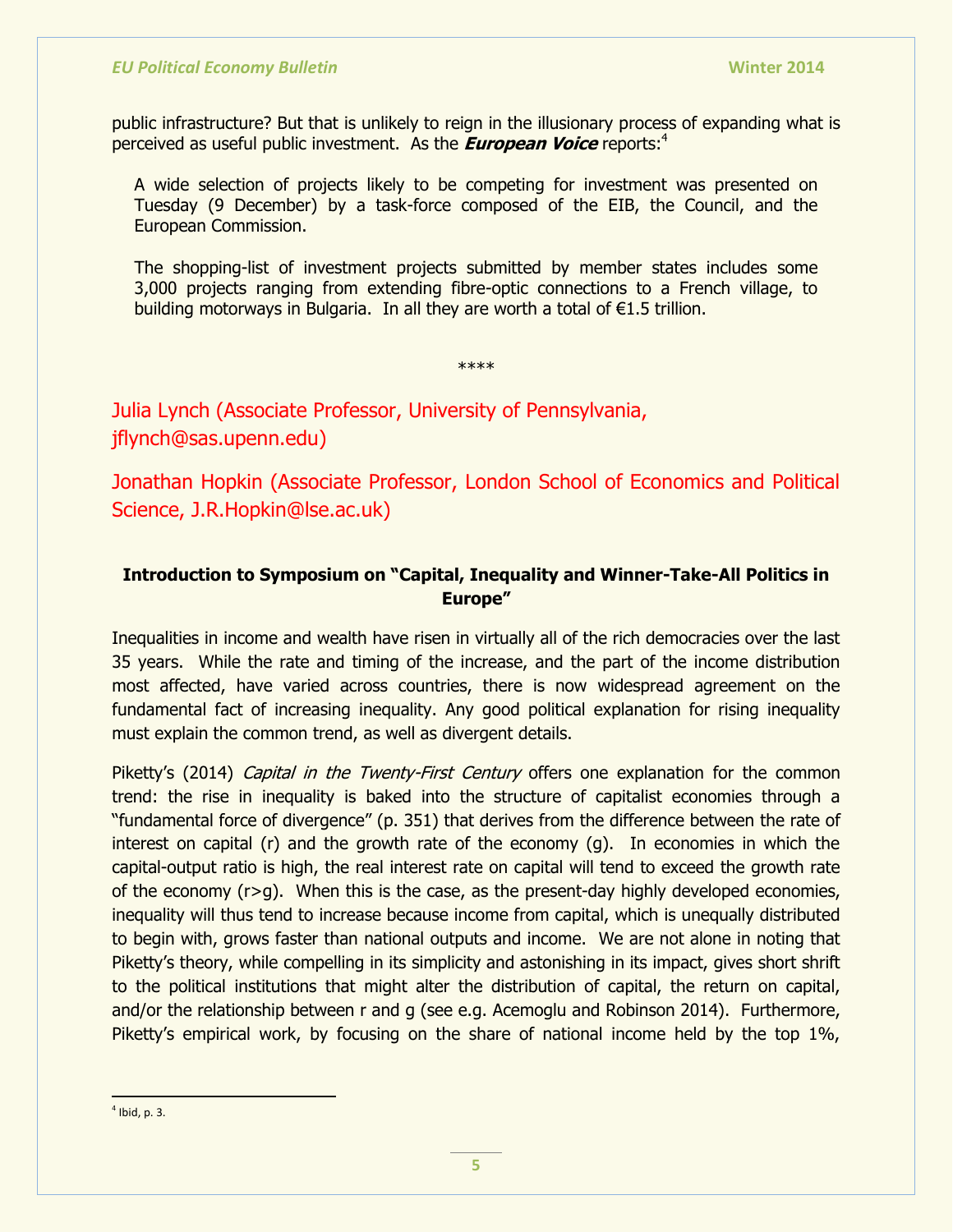directs attention away from changes in other parts of the income distribution that are relevant both for people's lives and for developing a political explanation for rising inequality.

Another, more political, explanation for rising inequality focuses on the control of the wealthy elite over policy-making. Hacker and Pierson (2010, 2011), in their work on "Winner-Take-All Politics" (WTAP) in the United States, argue that members of the top 1% of the income and wealth distribution have consolidated their control over the policy process since the 1970s. As a result they have been able to both further concentrate earnings and capital in their own hands, and sharpen the inequality between  $r$  and  $g -r$  both of which lead to the sharp increase in inequality in income and wealth in the US. But Hacker and Pierson are quite specific about the kind of politics that has allowed the top 1% to turn the policy process to their advantage in the US. They argue that politics of inequality are "quiet politics," taking place outside of the limelight of electoral competition and even mainstream business-labor confrontations. The top 1% increase their share of the national economic output because they are able to exercise control over policy decisions – for example, international trade agreements and financial regulation -- that most ordinary citizens may not even realize are (nominally) in the hands of government.

Hacker and Pierson's object is to explain why the rise in top income shares in the US is so much greater than in any other country. With this *explanandum*, they set firm scope conditions for their argument. We believe, however, that the US is not so much *sui generis* as a case with some extreme values on dependent variables of interest to scholars of political economy. Hence, we think it worth examining whether the political mechanisms that Hacker and Pierson argue are at work in the US could also be responsible for increasing inequality in European countries.

To test the hypothesis that WTAP is in fact responsible for widening inequality in countries beyond the US, we use case-based analysis to examine whether (a) the extent of WTAP is correlated with increases in inequality in particular parts of the income distribution (Mill's method of concomitant variation); (b) WTAP mechanisms produced the inequality outcomes (causal process tracing); and/or (c) if WTAP were not happening, inequality would be lower (counterfactual analysis).

The brief essays in this symposium examine some of the political and policy developments that are responsible for creating changing patterns of distribution within a variety of European countries (the UK, Sweden, Germany and Spain) and at the European level. Taken together, these essays present evidence that many of the processes of WTAP described by Hacker and Pierson are also at work in Europe – particularly but not only in the low-visibility realms of European-level policy. However, these essays also show that income inequality in many countries grows as a result of the structural power of capital. This structural power took root well before the current financial crisis, and operates through existing rules and institutions (e.g. the rule of law, media, party systems, New Public Management programs) to constrain policy in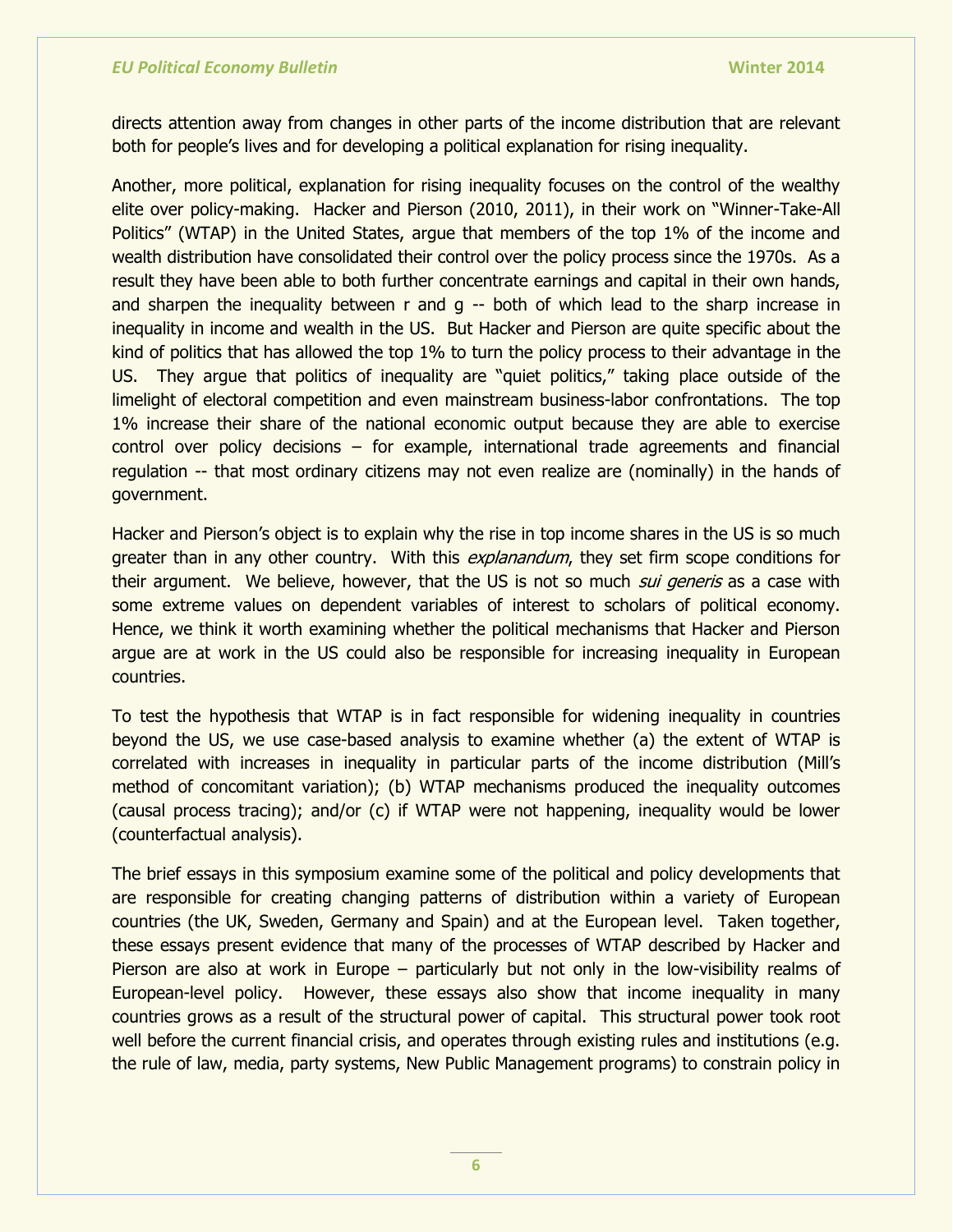ways that systematically reward the holders of concentrated capital and constrain labor's share of national income.

#### **References**

Acemoglu, Daron and James A. Robinson. "The Rise and Fall of General Laws of Capitalism." (December 11, 2014). MIT Department of Economics Working Paper No. 14-18. Available at SSRN: [http://ssrn.com/abstract=2537592.](http://ssrn.com/abstract=2537592)

Hacker, Jacob S., and Paul Pierson. Winner-Take-All Politics: How Washington Made the Rich Richer--and Turned Its Back on the Middle Class. Simon and Schuster, 2011.

Hacker, Jacob S., and Paul Pierson. "Winner-take-all politics: Public policy, political organization, and the precipitous rise of top incomes in the United States." Politics & Society 38, no. 2 (2010): 152-204.

Piketty, Thomas. Capital in the Twenty-first Century. Harvard University Press, 2014.

\*\*\*\*

Matthias Matthijs (Assistant Professor, Johns Hopkins University SAIS, email: matthijs@jhu.edu)

## **The Eurozone"s "Winner-Take-All" Political Economy: Institutional Choices, Policy Drift, and Diverging Patterns of Inequality**

The Eurozone has been experiencing two types of widening inequality over the past six years. First, there has been widening domestic inequality at the level of the European nation state, with a steep overall rise in inequality in Northern Europe since the early 1990s, though a noticeable reversal occurred since the 2008 global financial crisis (GFC); and a somewhat distinct trend in Southern Europe, with inequality only starting to rise after 2008, having seen a noticeable fall in inequality during the two decades prior to 2008.<sup>5</sup> Second, since the GFC, there has been a widening gap between North and South at the supranational level, i.e. within the Eurozone, with the North – especially Germany – being the big 'winners' of the crisis – measured in higher incomes per capita, lower inequality, and increased employment levels – and the South being the main 'losers' of the crisis – as observed in falling living standards, rising inequality, and steep rises in unemployment (Matthijs 2014b). While average real household incomes for the whole OECD population rose by 1.7 percent annually between the mid-1980s and late 2000s, the top decile of the income distribution saw its average household income grow by 2.0 percent year-on-year, while the bottom decile only saw an increase of 1.4 percent year-on-year (OECD 2011b). These averages mask significant national differences though. The bottom 10 percent of households in the North of Europe all saw their incomes grow significantly less than the top 10 percent, while the reverse was true for the European periphery (OECD 2011a: 23). Upon closer inspection of the national inequality data provided by

<sup>&</sup>lt;sup>5</sup> Though, admittedly, the countries of Southern Europe started out with much higher levels than Northern Europe in the late 1980s.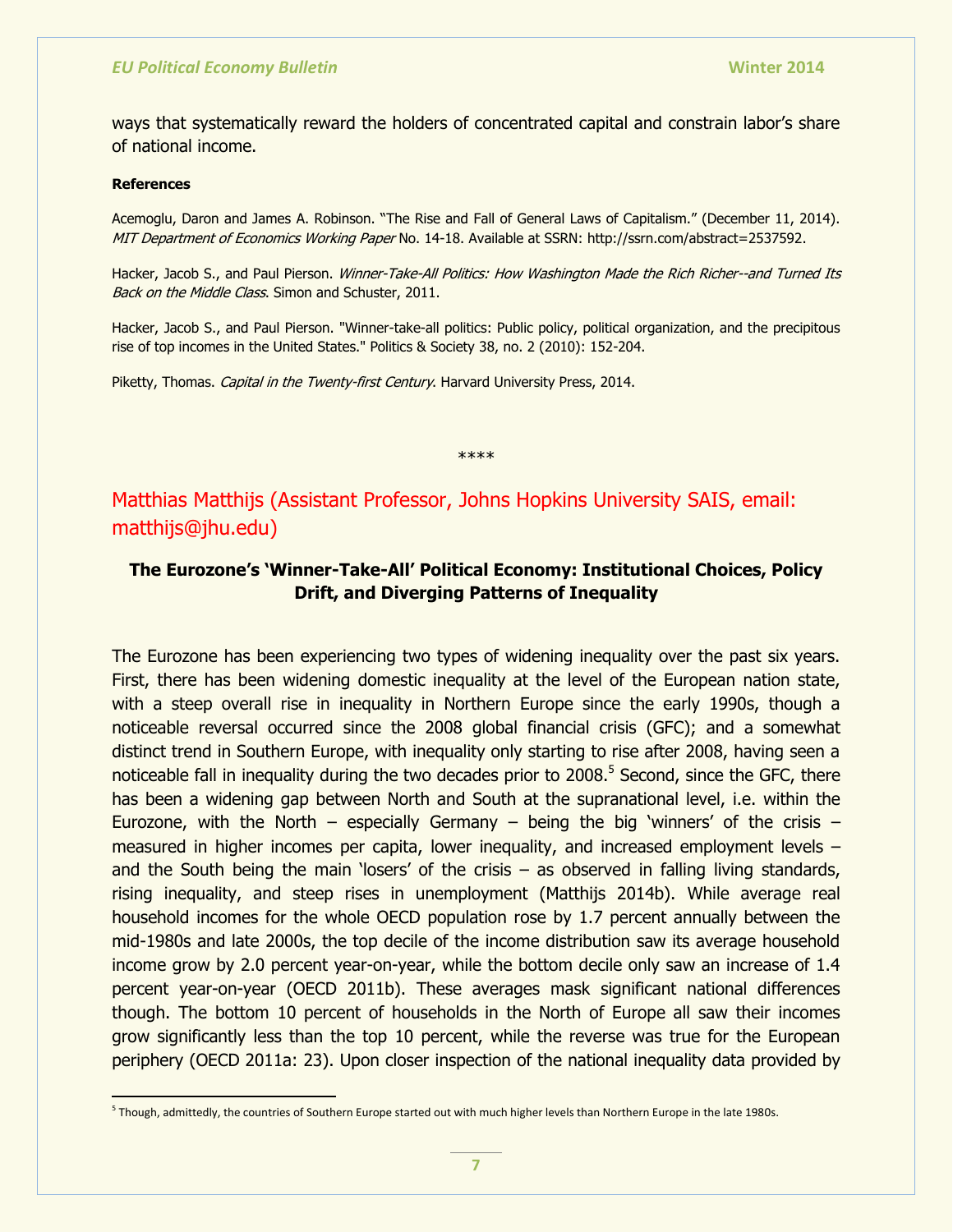Eurostat, however, which uses the GINI coefficient rather than income growth per decile, there appears to be an even more sinister inequality puzzle within the context of the Eurozone (see table 1). Rather than an overall increase in income inequality, the peculiar pattern within the Eurozone has been a tale of two very different 'Europes.'

During the period starting with the establishment of the European Central Bank (ECB) in 1998 and the onset of the global financial crisis in 2008, the Northern Eurozone's Coordinated Market Economies (CMEs) of Germany, Finland, the Netherlands, and Luxembourg saw rising income inequality. The Southern and peripheral Mixed Market Economies (MMEs), including Ireland, Spain, Greece, Italy, and Portugal actually saw falling (or constant) levels of income inequality (Hancké et al, 2008; Eurostat 2014). Between 2008 and 2012, on the other hand, the situation went into reverse. The core Eurozone members saw their levels of income inequality fall, with the exception of Luxembourg, which experienced a small increase of just over one percent. The periphery countries, with the exception of Portugal and Ireland, all recorded increases in their GINI coefficients since the crisis.

|             |                    | % Change (1998-2008) | % Change (2008-2012) |
|-------------|--------------------|----------------------|----------------------|
| "NORTH"     | Germany            | $+20.80$             | $-6.29$              |
| (Core)      | Finland            | $+19.55$             | $-1.52$              |
|             | <b>Netherlands</b> | $+10.40$             | $-7.97$              |
|             | Luxembourg         | $+6.54$              | $+1.08$              |
|             |                    |                      |                      |
| "SOUTH"     | Ireland            | $-12.06$             | 0.00                 |
| (Periphery) | Spain              | $-6.18$              | $+9.72$              |
|             | Greece             | $-4.57$              | $+2.69$              |
|             | Italy              | 0.00                 | $+2.90$              |
|             | Portugal           | $-3.24$              | $-3.63$              |
|             |                    |                      |                      |

Table 1: Selected Eurozone Countries' Change in Income Inequality (GINI Coefficient)<sup>6</sup>

In other words, after a period of broad convergence between North and South – both in GDP per capita and in overall levels of inequality – the onset of the GFC has triggered a significant regression back to the levels of the early 1990s. The logical question to ask is: what can explain these diverging tendencies in income per capita and the reversal of the converging trend in national levels of inequality since 2008?

## Explaining Divergent Trends in Eurozone Inequality

In the early 1990s, as capital flows from North to South started to accelerate, the core countries realized that the only realistic way to compete in a currency union with the lower wage periphery members was to restrain growth in their overall wages and prices (Johnston and Hancké 2009, Hancké 2013). Due to the euro's institutional design, Northern countries saw their best option as pursuing broadly 'deflationary' policies, or austerity, which would lead to lower

 6 Eurostat (2014).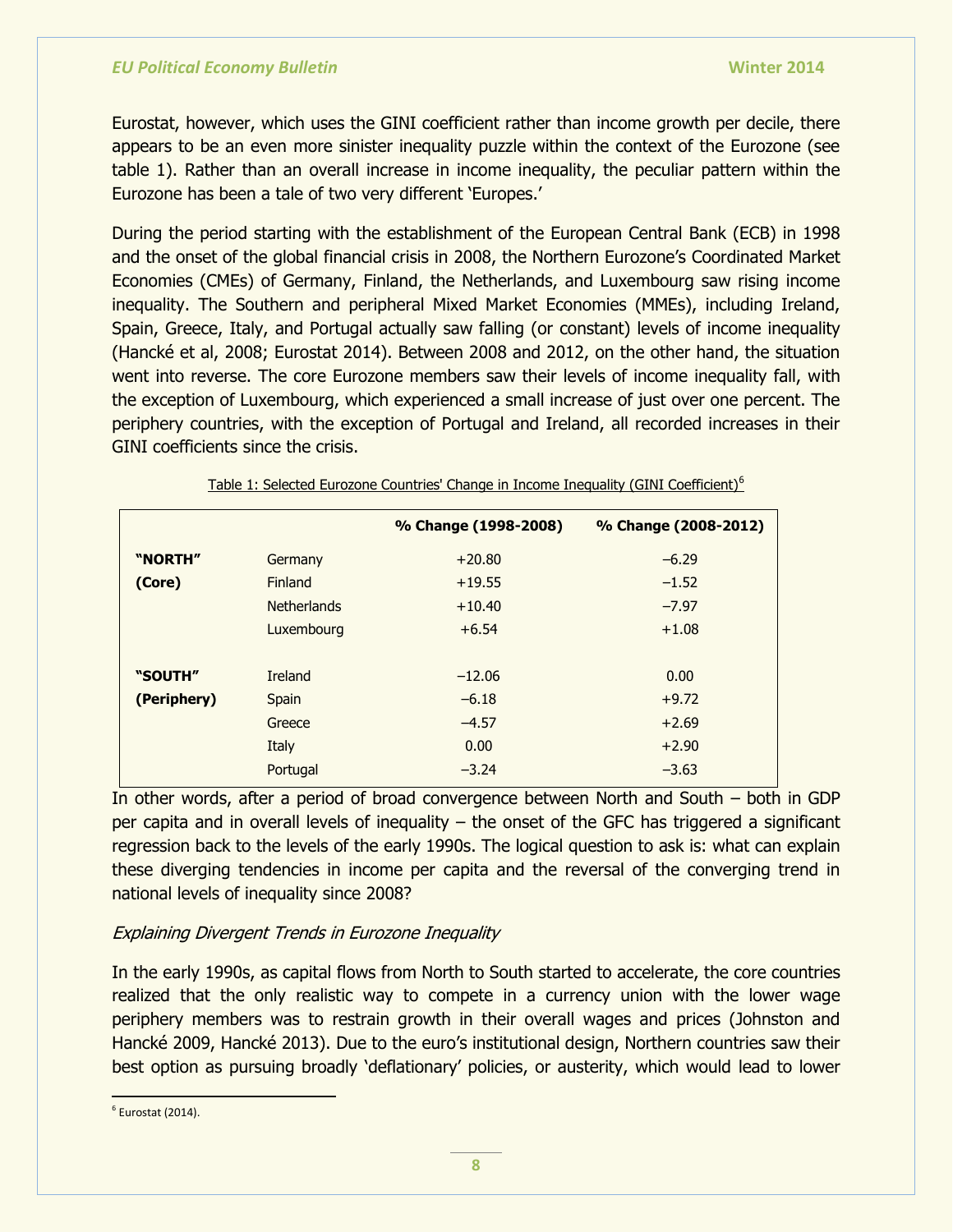wages, higher profits, and therefore higher return on capital. Not surprisingly, the outcome during 'normal' times in the North was widening income inequality. The periphery, on the other hand, initially saw falling interest rates, thanks to the capital inflows from the North, where returns were lower due to the diminishing returns of a much higher capital stock. Lower interest rates fueled investment and consumption, and allowed the periphery to pursue 'inflationary' policies by discretion during normal economic times, resulting in higher wages (Hancké 2013).

The combination of higher wages and lower returns to capital in the periphery during a period of boom in the business cycle logically led to falling levels of inequality in the periphery. Higher rates of growth in the South and lower rates of growth in the North had the overall effect of broad convergence in absolute levels of GDP per capita. Applying Piketty (2014) his basic framework, we observe r>g in the core during boom times, leading to increasing levels of inequality, and g>r in the periphery, leading to falling levels of inequality.

#### Table 2: Economic Policy Incentive Structure in a Currency Union

#### **Upturn/Boom Downturn/Recession "Deflationary Policy" "Inflationary Policy"** (By institutional design) (By choice/discretion) **"Core CMEs"**  $w \cdot r$  $W$   $\cdot$  ,  $\Gamma$   $\cdot$ (e.g.  $r > g$  $g > r$ Germany) **Member State "Position" in the Domestic Inequality · Domestic Inequality . Currency Union "Inflationary Policy" "Deflationary Policy"** (By choice/discretion) (By institutional design) **"Periphery MMEs"**  $W$   $\cdot$  ,  $\Gamma$   $\cdot$  $W$   $\cdot$  ,  $\Gamma$   $\cdot$ (e.g. Spain)  $q > r$  $r > g$ **Domestic Inequality · Domestic Inequality .**

#### **Phase in the Currency Union"s Overall Business Cycle**

The story is reversed during downturns or recessions, however. The MMEs of the periphery now have no choice but to follow broadly deflationary policies – by institutional design as we have seen earlier. This lowers wages and increases returns to capital through higher interest rates on the countries' sovereign bonds. Spending cuts and tax increases mainly hurt wage earners and workers who rely on government services much more than wealthier capital owners. In addition, structural reforms initially have the effect of increasing the level of unemployment, especially for the young and the least skilled workers who tend to be concentrated at the bottom of the income distribution. The outcome of these policies is to make the recession worse, as 'r' shoots up and 'g' turns negative, resulting in higher levels of inequality.

The core of a currency union during a downturn has more discretion, thanks to falling interest rates due to capital flight to safety from the South, which gives them a little more room to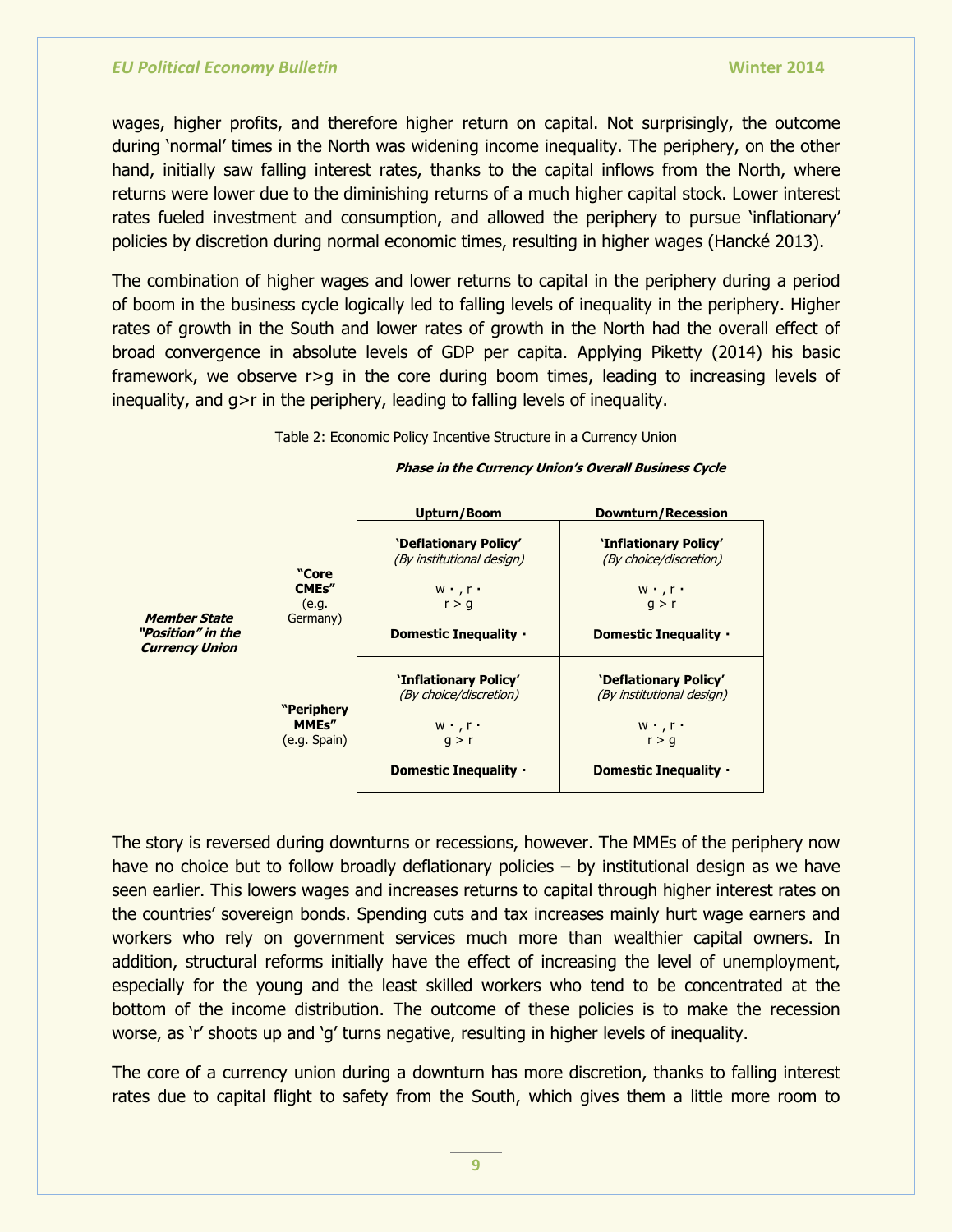maneuver. This can result in 'r' being slightly lower than 'g' and therefore result in lower inequality. The CMEs of the core can choose to let their automatic stabilizers kick in, and even enact some stimulus and mildly inflationary policies, which will have the effect of increasing wages. Of course, they do not have to follow this path, but at least both firms and governments have the agency to do so if that is what they choose. The main point is that falling rates of return to capital and relatively higher wages in the core during downturns in the currency union can actually lead to falling levels of inequality.





Figure 1 shows real wage growth between 1998 and 2013 for both Northern CMEs and Southern MMEs. It is immediately clear that real wages in the South rose much faster than in the North during the upturn of the business cycle, while most of the periphery saw real wage cuts during the bust. Hancké (2013) has argued that it was much easier for CMEs during the boom to keep wages in check, while MMEs lacked the central wage bargaining mechanisms CMEs had, leading to much faster wage growth in the South's public and sheltered sectors, though not in their manufacturing sectors, where wages were kept in check by international competition (Hopkin 2015).

The evolution in the cost of capital in the Eurozone is well known by now, and does not need to be repeated here. The cost of capital in the periphery was much higher in the South compared to the North in the 1990s, saw broad convergence after the introduction of the euro, and has seen a wide divergence again since 2010. Starting with widening yield spreads between MMEs and CMEs, plus a monetary transmission mechanism that has been broken since 2010, the real cost of capital in the North is again much lower than in the South (Matthijs 2014a).

Figure 2 shows more evidence of the 'Piketty effect.' Germany saw an average growth rate of just 1 percent during the decade prior to the euro crisis, well below its average real interest rate (or return to capital) which was above 2.5 percent  $(q < r)$ , while since 2010, Germany has seen an average growth rate of just over 2 percent with a very low real interest rate of just 0.25

<sup>7</sup> Measured as (Nominal Wage Growth – Labor Productivity Growth) (period average). Source: European Commission (2014): *Ameco Database*.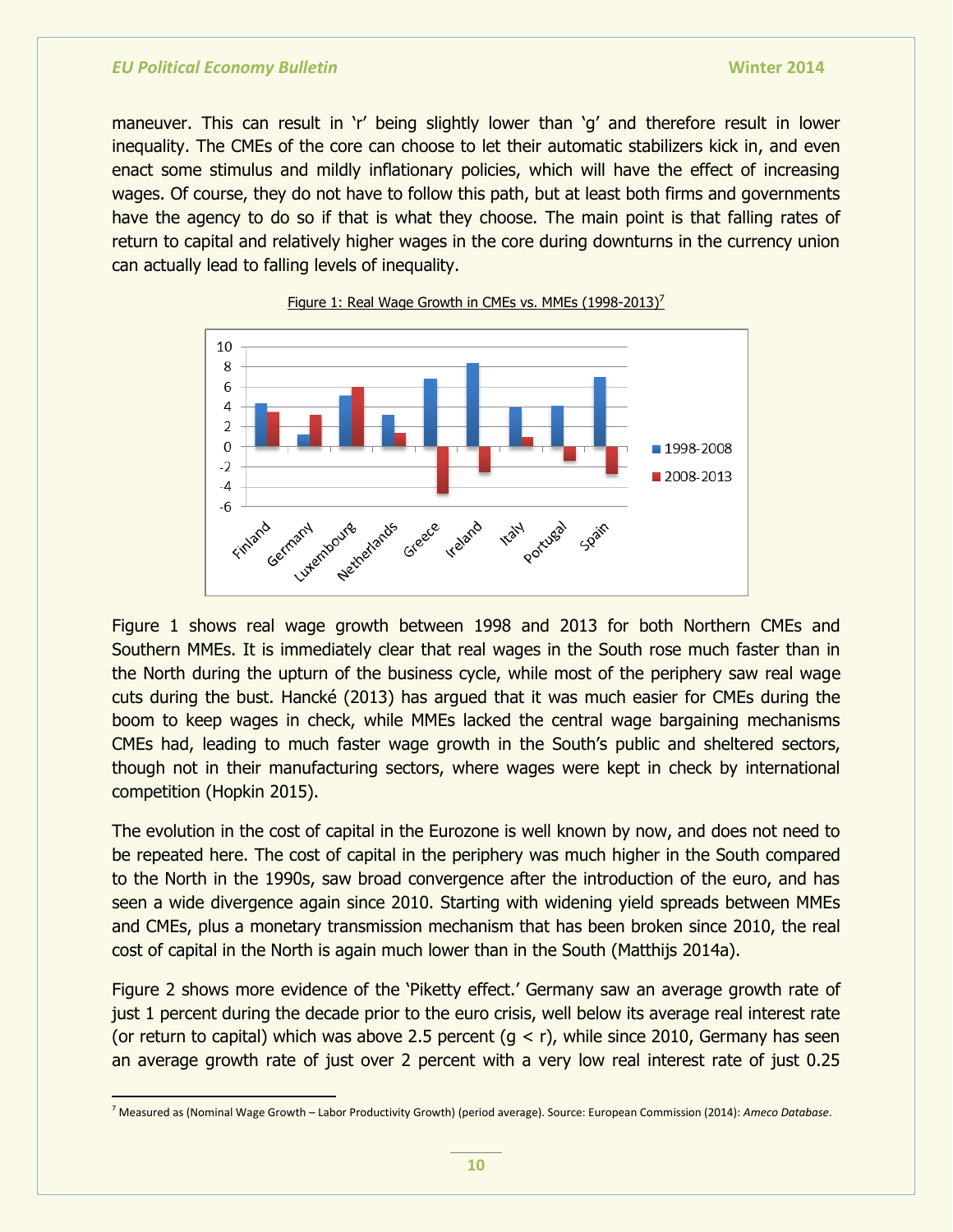percent  $(g > r)$ . The exact reverse was true for Greece and Spain. Both periphery countries experienced faster growth rates of close to 3 percent during the boom, with interest rates between 1.5 and 2 percent  $(g > r)$ . Since the crisis, both countries have seen negative growth rates, and much higher real interest rates  $(r > q)$ .

Figure 2: Growth Rate (g) versus Return to Capital ( $r$ ) in Germany, Spain, and Greece (1998-2013)<sup>8</sup>



The economic policies that were implemented throughout the late 1990s and 2000s were the result of certain choices that were made during the early 1990s, and have been reinforced since then. Those choices at the time were deeply political and would have serious distributive consequences over time. Three of the processes Hacker and Pierson (2010a: 169) identified are particularly relevant in the case of the Eurozone, as they either led to the introduction of those particular policies or helped in sustaining them, even as macroeconomic conditions took a dramatic turn for the worse.

First, government economic policy – both at the national level and at the EU level – played a central role in driving the curious inequality patterns across Europe. Not only did the single mandate of the ECB, with an exclusive monetary policy focus on low inflation, have a bias in favor of capital owners and creditors, the same was true for fiscal policy, which due to the rules of the Stability and Growth Pact also had a consistently deflationary bias. Once the Troika was put in charge of implementing long-term structural reforms in the periphery, both labor market and financial policies likewise systematically favored capital over labor (Cioffi and Dubin, 2014). The EU policy response to the crisis – combining austerity with structural reform in the South – meant that the burden of adjustment mainly fell on the periphery.

Second, the onset of the euro crisis signaled the decline of the importance of national elections, especially in the periphery, as observed in the rise of protest parties on both left and right, and the end of long-standing and relatively stable patterns of political competition between centerleft and center-right (Hopkin 2015). Most dramatically in Italy and Greece, unelected

Europe's Inequality Dynamics through the Lens of 'Winner-Take-All' Politics

  $^8$  European Commission (2014), IMF (2014), OECD (2014), and own calculations.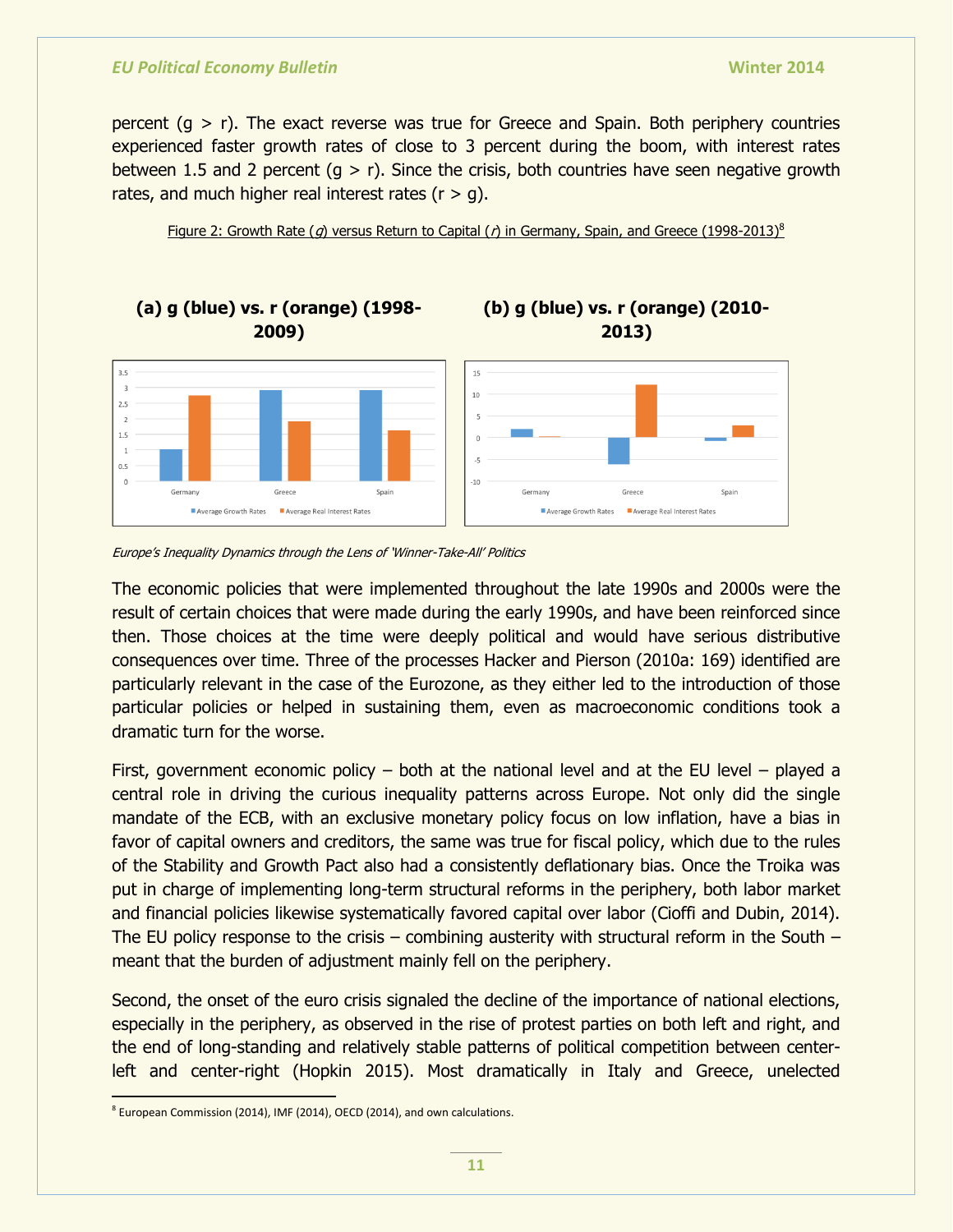technocrats Mario Monti and Lucas Papademos were put in charge of implementing austerity cuts and structural reforms the Troika had demanded in return for direct financial support (in the case of Greece), and tacit support by the ECB (in the case of Italy). Even in France, where François Hollande ousted Nicolas Sarkozy on the promise to reinstate broadly inflationary policies to stimulate growth, it became clear after a couple of months that new president would have to continue on the austere path of his predecessor.

Finally, while the power of financial interests and big business lobbies in Brussels is a topic that thus far has been under researched, there is some preliminary evidence that points to its growing power. While the U.S. context of direct elections combined with private campaign finance is much more likely to lead to 'winner-take-all' outcomes biased in favor of wealthier business interests, compared to the EU. Mahoney shows how the lack of those institutional characteristics in Brussels often leads "to much more balanced policy compromises with more advocates achieving some of their policy goals" (Mahoney 2007: 35). There are however strong reasons to believe that the financial industry in the EU has gained in influence since 2007, at the expense of organized labor. Not only has the financial lobby gained in clout since the GFC, they also occupy a privileged position in many of the EU's official advisory boards (Wolf et al 2014).

Some of the 'winner-take-all' dynamics that Hacker and Pierson observe in the United States also seem to be present at the EU level. Since the crisis, EU policies have not only been characterized by drift – i.e. instituting the same austerity policies of the 1990s boom during conditions of recession between 2010 and 2013 – but EU politics has also slowly moved away from 'electoral spectacle' to 'organized combat,' pitting capital against labor, and debtors against creditors.

The irony is that the creation of the euro in 1991 at Maastricht was meant to further unite Europe by bringing about economic convergence, thereby preserving the European social model. The first decade of the euro seemed to deliver the goods. However, with the onset of the euro crisis, the Eurozone has experienced renewed economic divergence, questioning not only the sustainability of the European social model, but also the future viability of Economic and Monetary Union itself (Matthijs and Blyth 2015).

#### **References**

Cioffi, John W. and Kenneth Dubin (2014), "Legalism, Exceptionalism, and the Winner-Take-All Economy: The Role of Law in the Eurozone Crisis and the Neo-Liberal Project in Southern Europe," paper presented at APSA annual meetings in Washington, DC.

Hacker, Jacob and Paul Pierson (2010a), "Winner-Take-All Politics: Public Policy, Political Organization, and the Precipitous Rise of Top Incomes in the United States," Politics & Society 38 (2), pp. 152-204.

Hacker, Jacob and Paul Pierson (2010b), Winner-Take-All Politics: How Washington Made the Rich Richer - And Turned Its Back on the Middle Class (New York: Simon and Schuster Paperbacks).

Hancké, Bob, Rhodes, Martin, and Mark Thatcher (2008), Beyond Varieties of Capitalism: Conflict, Contradictions, and Complementarities in the European Economy (Oxford: Oxford University Press).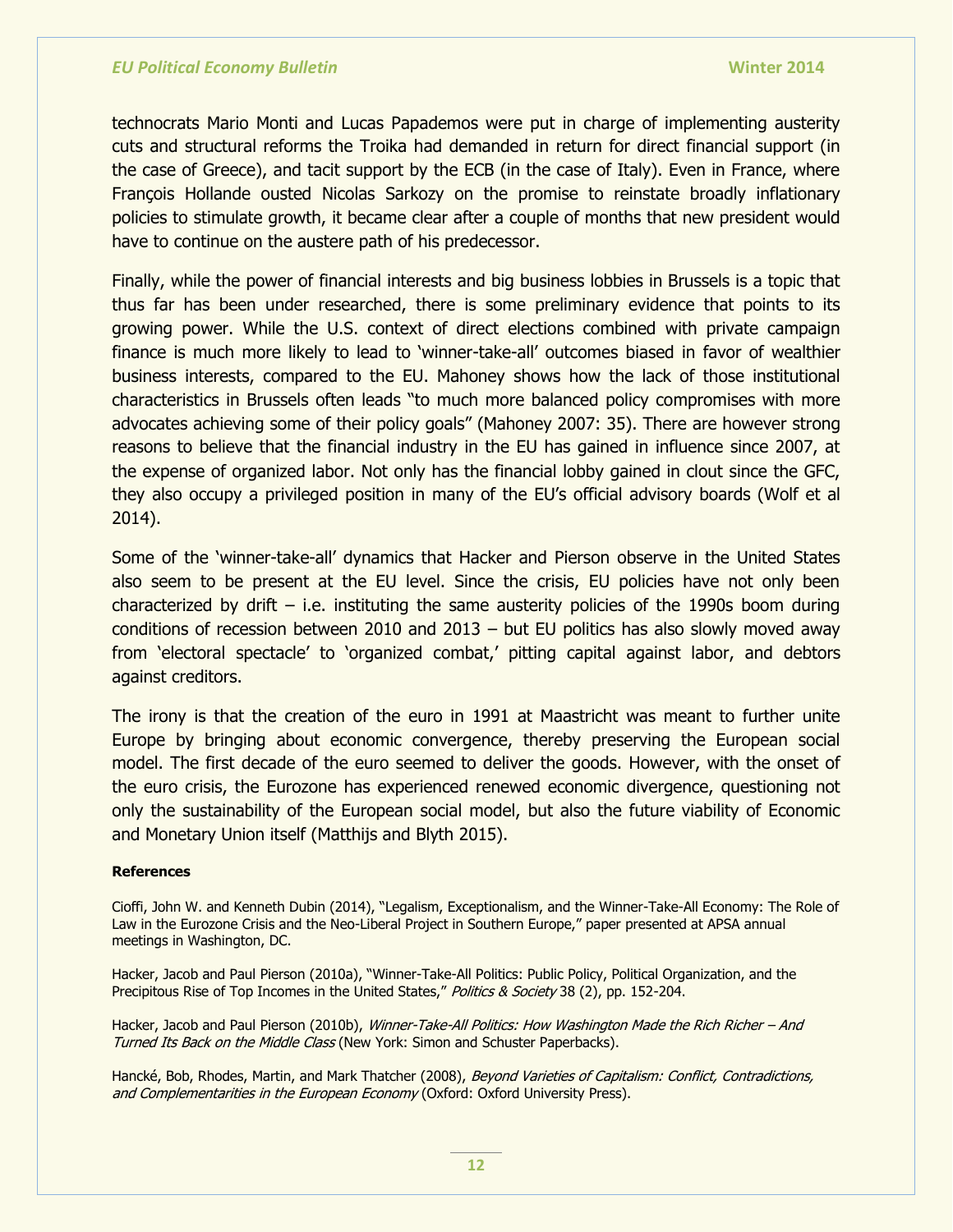Hancké, Bob and Alison Johnston (2009), "Wage Inflation and Labour Unions in EMU," Journal of European Public Policy 16 (4), pp. 601-622.

Hancké, Bob (2013), Unions, Central Banks, and EMU (Oxford: Oxford University Press).

Hopkin, Jonathan (2015), "The Troubled Southern Periphery: The Euro Crisis in Italy and Spain," in Matthias Matthijs and Mark Blyth (eds.) The Future of the Euro (New York: Oxford University Press), pp. 161-184.

Mahoney, Christine (2007), "Lobbying Success in the United States and the European Union," Journal of Public Policy 27 (1), pp. 35-56

Markovich, Steven (2014), "The Income Inequality Debate," Council on Foreign Relations. Online available at: [http://www.cfr.org/united-states/income-inequality-debate/p29052.](http://www.cfr.org/united-states/income-inequality-debate/p29052)

Matthijs, Matthias (2014a), "The Eurozone Crisis: Growing Pains or Doomed from the Start?" in Manuela Moschella and Catherine Weaver (eds.), Handbook of Global Economic Governance: Players, Power and Paradigms, London: Routledge, pp. 201-17.

Matthijs, Matthias (2014b), "Mediterranean Blues: The Crisis in Southern Europe," Journal of Democracy 25 (1), pp. 101-115.

Matthijs, Matthias and Mark Blyth (eds.) (2015), The Future of the Euro, New York: Oxford University Press, forthcoming.

OECD (2011a), Divided We Stand: Why Inequality Keeps Rising, OECD Publishing. Online available at: [http://dx.doi.org/10.1787/9789264119536-en.](http://dx.doi.org/10.1787/9789264119536-en)

OECD (2011b), "Growing Income Inequality in OECD countries: What Drives it and How Can Policy Tackle it?" (Paris: OECD), Monday May 2, 2011. Online available at: [www.oecd.org/els/social/inequality.](http://www.oecd.org/els/social/inequality)

Piketty, Thomas (2014), Capital in the Twenty-First Century (Cambridge, MA: Harvard Belknap Press).

Wolf, Marcus, Haar, Kenneth, and Olivier Hoedeman (2014), "The Fire Power of the Financial Lobby: A Survey of the Size of the Financial Lobby at the EU Level," Joint Report published by Corporate Europe Observatory (CEO), Austrian Federal Chamber of Labor (Arbeiterkammer), and the Austrian Trade Union Federation (OGB). April. Online available at: [http://corporateeurope.org/sites/default/files/attachments/financial\\_lobby\\_report.pdf](http://corporateeurope.org/sites/default/files/attachments/financial_lobby_report.pdf)

#### **Data Sources**

IMF (2014), World Economic Outlook Database (Washington, DC). Online available at: [http://www.imf.org/external/pubs/ft/weo/2014/02/weodata/index.aspx.](http://www.imf.org/external/pubs/ft/weo/2014/02/weodata/index.aspx)

European Commission (2014), Eurostat Online Databank (Brussels, Belgium). Online available at [http://epp.eurostat.ec.europa.eu/portal/page/portal/eurostat/home/.](http://epp.eurostat.ec.europa.eu/portal/page/portal/eurostat/home/)

European Commission (2014), Ameco Database (Brussels, Belgium). Online available at [http://ec.europa.eu/economy\\_finance/ameco/user/serie/SelectSerie.cfm.](http://ec.europa.eu/economy_finance/ameco/user/serie/SelectSerie.cfm)

\*\*\*\*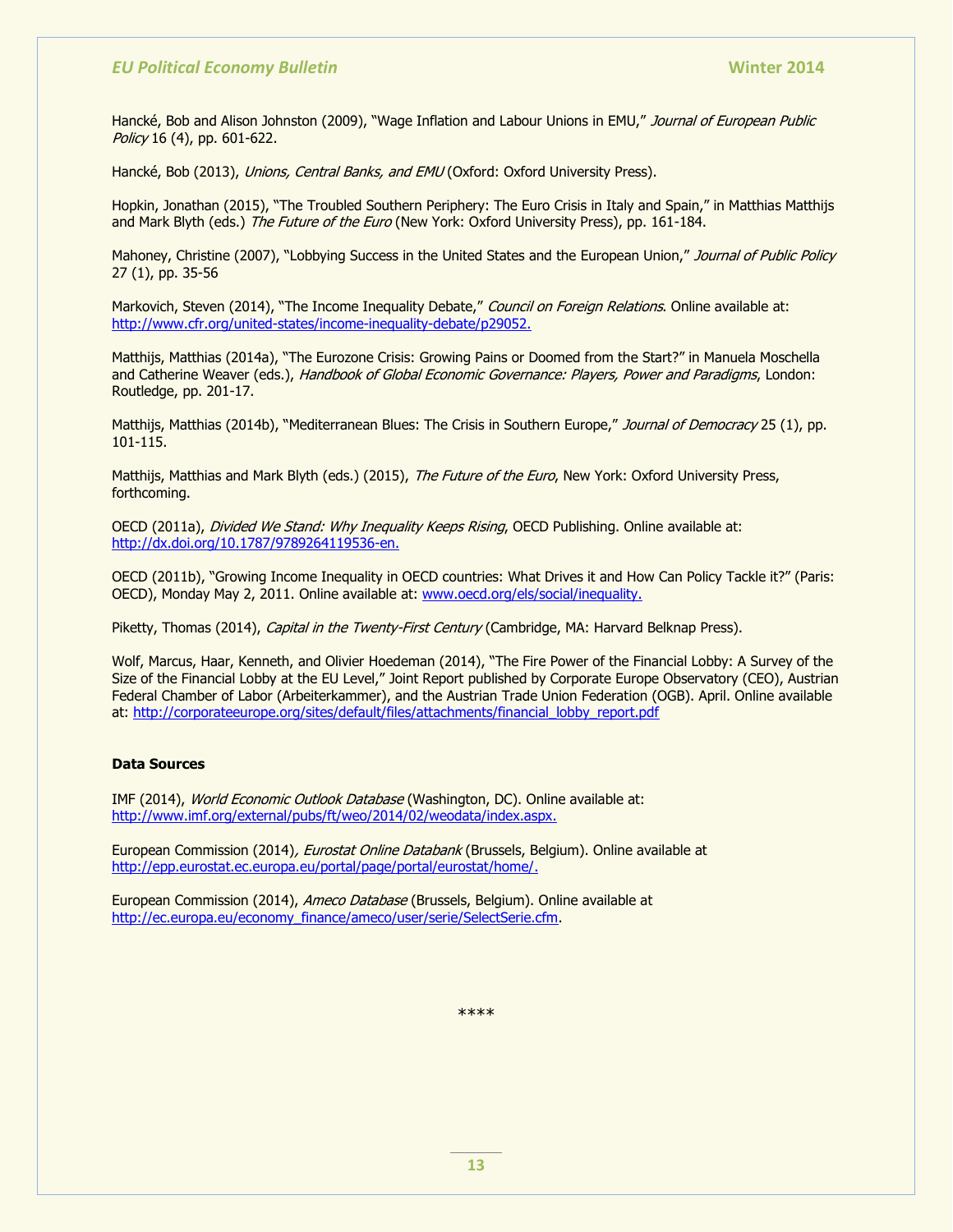Jonathan Hopkin (Associate Professor, London School of Economics and Political Science, J.R.Hopkin@lse.ac.uk)

Kate Alexander Shaw (Ph.D. candidate, London School of Economics and Political Science, email: K.A.Shaw@lse.ac.uk)

## **Thatcher, Blair and the Rise of Winner-Take-All Politics in the UK**

The UK has, like the US, seen a dramatic growth in income inequality, and in particular the share of income going to top earners, over the past three decades. Policy under successive governments has favoured the wealthy, and particularly high earners in the financial industry. Just as in the US, UK policymaking is increasingly insulated from electoral pressures, and the preferences of elite groups have become the key driver of policy.

However, alongside this strong evidence for the emergence of Winner-Take-All (WTA) politics in the UK, there are important differences between the British and American cases. We find Hacker and Pierson's emphasis on 'organized combat' - the ability of wealthy lobby groups to exploit opportunities for policy drift, largely outside the public gaze - to be less helpful in understanding the British case. A Winner-Take-All political economy has certainly emerged in Britain, but its beneficiaries – an increasingly international group of financial institutions and wealthy individuals - were not decisively present at its inception.

Instead, WTA politics in the UK is the result of a seismic shift in power relations resulting from the successful prosecution of an ideological project, backed by a broad constituency of promarket forces. The policies implemented in the 1980s created a new super-wealthy elite, which has been able to consolidate and extend its advantages in a WTA political economy. This WTA economy has reshaped the terms of political competition in the UK, marginalizing egalitarian forces to such an extent that top earners have little need to invest in expensive lobbying operations or political contributions. We submit that this is a challenge to the applicability of Hacker and Pierson's argument, which implies a rather more direct relationship between material power resources and specific policy changes, to the UK case.

## The Thatcher Revolution and the Political Roots of Rising Inequality

The British case is exceptional for the rapid rise of inequality since the 1970s. The top decile share of income grew from 31 per cent to over 42 per cent between 1979 and 2007, and most of this growth went to the top one per cent, which saw its share grow spectacularly to over 15 per cent. These shifts in the income distribution can be traced back to specific policy measures: regressive taxation, cuts to welfare and labour market regulation all pushed overall inequality upwards. But the Thatcher period also hastened the emergence of a WTA economy by encouraging the dramatic growth of the finance sector.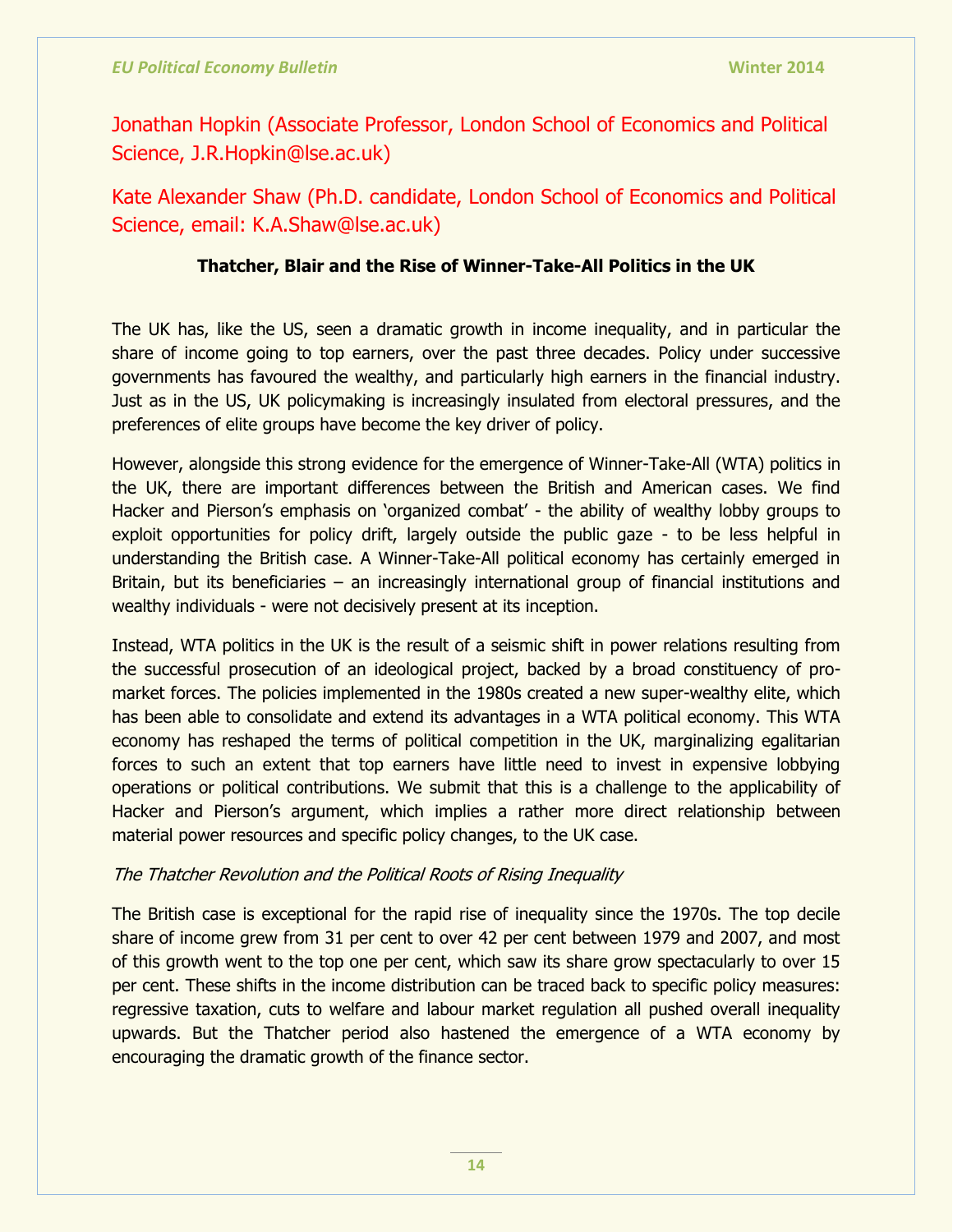Financial liberalization led to a spectacular rise in earnings at the top, but it was not in itself the result of lobbying by wealthy interests. In fact the so-called 'Big Bang' reforms of 1986, which liberalized the financial sector, created a new set of 'winners' in the economy who had played little part in shaping government policy towards the sector. Rather than 'organized combat' by wealthy interests, financial reform in Britain was part of the Thatcher government's drive to modernize the sector and enhance the City's ability to compete with rival financial centres. British financial institutions were in fact the principal casualties of the reforms, being largely driven out of the market by new players from overseas.

The growth of the financial industry on the tails of these reforms generated a rapid expansion of credit and a housing-led consumer boom. The emergence of a credit-driven economy under the Conservatives survived Thatcher's departure and Labour's election victory in 1997. Labour had long had a difficult relationship with the City of London, and financial instability had played a major role in discrediting the party during its period in office in the 1970s. But remarkably, Labour's return to government saw the financial system double in size, from just over 5 per cent to over 10 per cent of share of gross value added between 1999 and 2009. Why did Labour make its peace with the City and embrace the Winner-Take-All economy?

## Riding the Financial Boom… and Bust: Labour's Faustian Pact

Labour in government not only failed to redress the balance between top earners and the rest, but allowed top incomes to rise far faster than average. This happened despite the face that Labour's core electorate was located in the bottom half of the income distribution, and most British voters, according to polling data, supported the principle of redistribution from rich to poor. But there is little evidence that wealthy groups controlled policy in this period through the same kinds of 'organized combat' observed in the US. The Labour Party is far more financially independent of wealthy interests than the US Democrats, receiving almost half of its funding from affiliated trade unions, and corporate lobbying is much less systematic in the UK.

The continued good fortune of high earners under Labour has more to do with the party's acquiescence in, and ultimately encouragement of, the financialization of the UK economy. This reflected the centrist political strategy adopted by Tony Blair after 1994, designed to reassure financial markets, the right-wing media, and tax-averse middle class voters. The strategy was so successful that Labour won three successive elections in the 1990s and 2000s. But this turn to the right was not a response to any rightward movement in electoral preferences; Labour was actually already positioned in line with median voter preferences on most of the key electoral issues, such as unemployment, healthcare and education, and welfare. Blair's strategy was based on a belief that it was impossible to win elections and govern effectively without the support of the financial sector.

Labour sought to head off business opposition to their policies by signing up to the economic orthodoxy of the time – fiscal rules, tight money, financial deregulation and flexible labour markets. The word 'equality' effectively disappeared, to be replaced largely by a concern for 'poverty' and 'social exclusion'. Labour's electoral and governing strategy ruled out any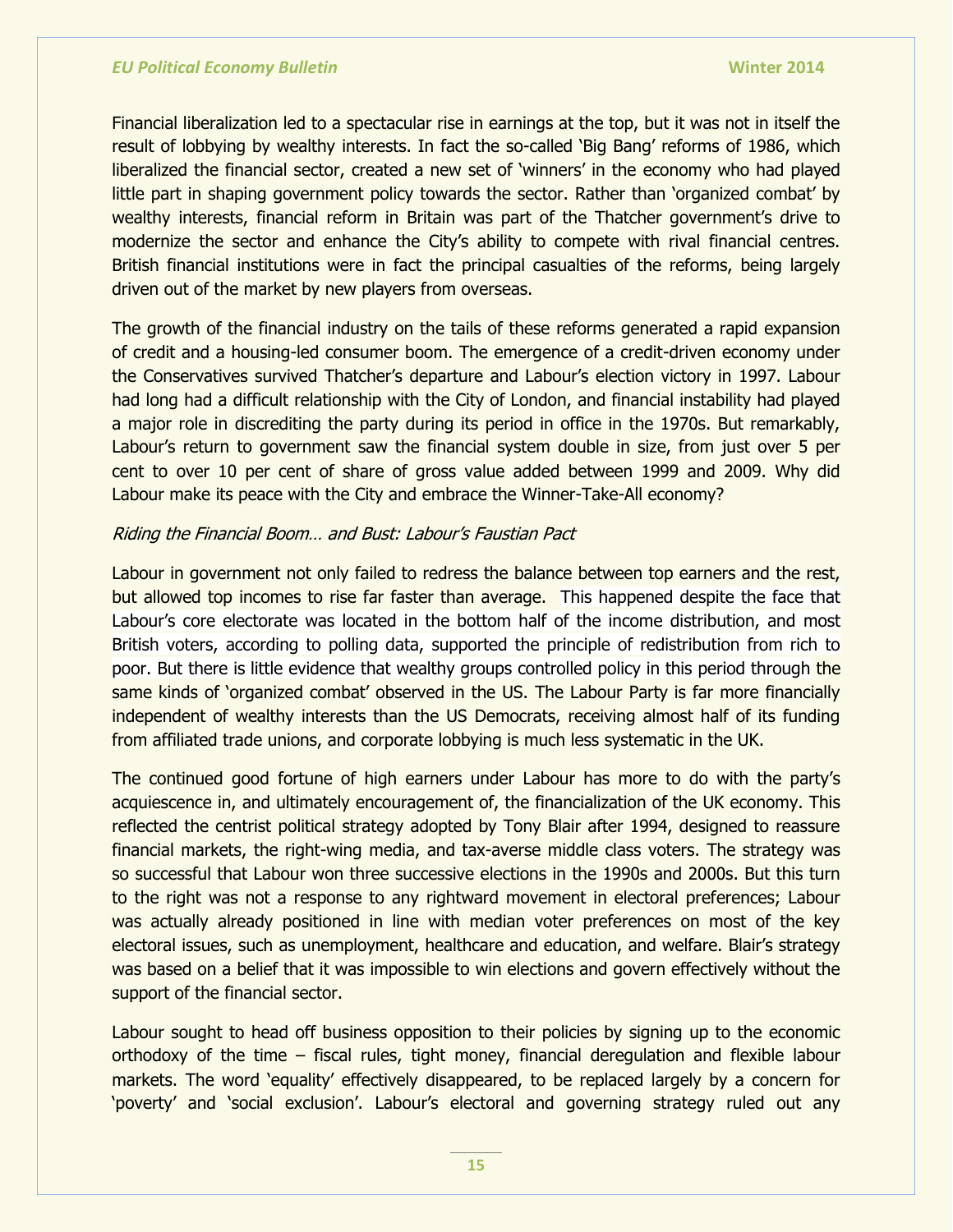significant redistribution from the 'winners' to the rest, in order to secure peace with a hostile press and suspicious financial markets. In this way Labour could gain credibility in the financial markets and reassure voters that the party could run the economy competently. The growing profitability of the financial sector turned it into a major source of tax revenue, financing greater government spending without higher personal taxation. Labour's limited attempts to correct inequality were, in practice, financially contingent on booming inequality at the top. Financial liberalization proved a useful solution to the dilemma of meeting social policy priorities whilst reassuring investors and middle income voters.

## A Crucial Case: The Financial Crisis that Went to Waste

WTA politics in Britain was driven less by 'organized combat' and more by the finance sector's increasing dominance of the UK economy and the constraints this imposed on elected politicians. But the financial crisis of 2008 brought about an unexpected and rapid shift in the balance of power between the state and finance. The dramatic unravelling of the credit-fuelled growth model left the UK's financial system facing collapse and calling on government to bail it out.

The decision to rescue the banks with a combination of state ownership, government guarantees and recapitalization, extended deposit insurance and monetary easing, is in a sense the least puzzling feature of the crisis response. Faced with an unexpected crisis of unprecedented proportions, few policy-makers anywhere in the world seriously contemplated allowing systemic financial institutions to fail. The British response to bank failures was to commit the enormous sum of £500 billion to the financial sector.

However, the Labour government led by Blair's successor Gordon Brown was unable to capitalize on this moment of relative strength to fundamentally recalibrate the relationship between government and finance in the UK. Instead it adopted a set of crisis measures that more or less protected the WTA economy. Moreover, when the immediate crisis had passed, Labour failed to produce a convincing diagnosis of the crisis which could challenge the now ailing City, instead remaining trapped within a pro-finance paradigm. This cannot be credibly explained as a manifestation of the politics of 'organized combat'  $-$  the banking community was in no position to bully government in defence of its interests.

Instead Labour's failure to exploit the crisis can best be seen as the ultimate consequence of its strategy to ward off the power of wealthy elites by renouncing any direct control over the financial sector and thus gaining political credibility as a custodian of financial stability. Gordon Brown opted for a policy response that revived, rather than reformed, the Anglo growth model. Having spent 13 years in office cheering on the growth of the financial sector, Labour had failed to develop any policy tools to exercise real control over the financial sector's activities. The inevitable downturn in the economy resulting from the financial crash destroyed Labour's credibility anyway, and the party polled less than 30 per cent of the vote in the 2010 election, its second worst performance since the 1920s.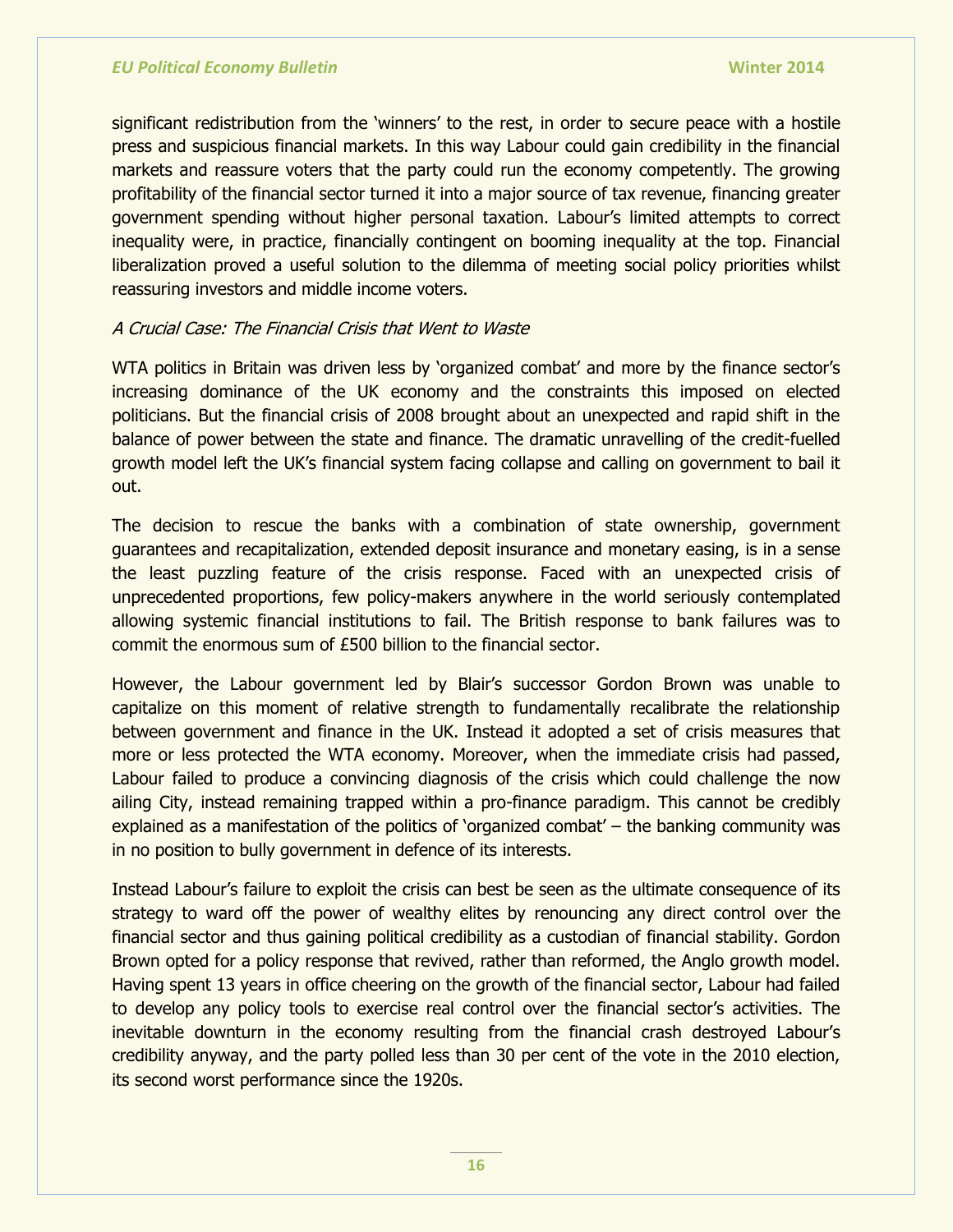#### Conclusion: The Resilience of the Winner-Take-All Economy

To conclude, WTA politics in Britain presents many of the key features of the variant of elite, pro-wealthy politics that Hacker and Pierson insightfully portrayed in the United States. However in the British case, rather than the relentless 'organized combat' characteristic of the US, policymakers have been constrained by broader structural features of the political economy, in which the super-wealthy hold such blackmail power that they often barely need to flex their political muscles. The expansion of finance at the expense of other sectors made the UK economy heavily reliant on investor and consumer confidence for growth. Elected politicians became increasingly constrained in their policy choices by the requirements of the City of London, which meant an implicit veto on redistribution and an economic policy mix based on low taxes, light-touch regulation and, after the crisis, huge public subsidies to banks which continued to deliver extraordinary rewards to their highest earners. But this scenario was itself an indirect and possibly unintended consequence of the Thatcher reforms in the 1980s, which were motivated by an ideological drive to dismantle barriers to competition, and were certainly not a lobbying operation by British bankers, who largely lost out as a result. This suggests that Hacker and Pierson's WTA thesis could benefit from a greater focus on the broader structural constraints on redistribution and equality resulting from the pro-market transformation of the US, and the UK, from the 1970s on.

\*\*\*\*

Karen M. Anderson (Associate Professor, Radboud University Nijmegen, email: k.anderson@fm.ru.nl)

Anke Hassel (Professor, Hertie School of Governance, email: hassel@hertieschool.org)

### **Winner Take All Politics in Europe? The Political Economy of Rising Inequality in Germany and Sweden**

Explaining changing patterns of inequality is now a central concern in the comparative political economy literature. Income inequality has risen in most affluent democracies since the 1970s, often driven by surges in top incomes. According to Hacker and Pierson (2010), rising American inequality is the result of a "winner-take-all" politics in which interest groups engaging in "politics as organized combat" lobby elected politicians for policies that increase market income accruing to high income groups. It is not the electorate's demand for inequality-increasing policies at the ballot box that is driving winner-take-all inequality, but rather low visibility lobbying in four areas of socio-economic decision-making have been particularly important in driving the surge in inequality.

Does the "winner-take-all" thesis hold for other affluent democracies? We explore this question through a comparison of two cases of "regulated capitalism," Sweden and Germany. Both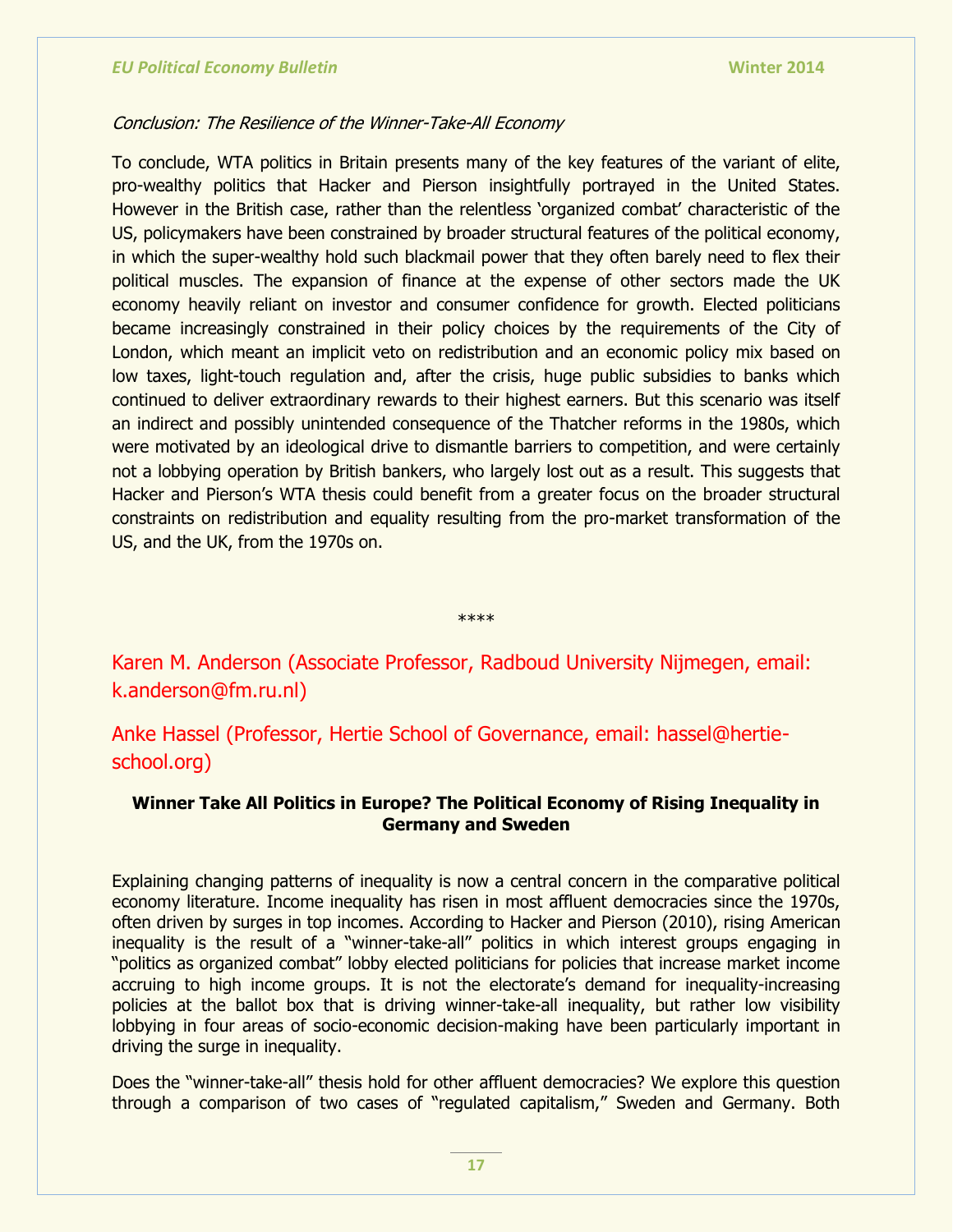countries have experienced significant increases in income inequality since 1980, and their labor markets have begun to display signs of dualism. However, the pattern of rising inequality in both countries is fundamentally different from developments in the United States. Top incomes in Germany and Sweden have increased only moderately. Instead, the real story concerns the erosion of incomes at the bottom of the income distribution in Germany. And in Sweden, the key development is the growing, albeit relatively modest, divide between the middle of the income distribution and those at the top.

In contrast to the WTAP perspective, we argue that electoral politics is an important driver of the changing distribution of income. Social democratic parties in Sweden and Germany initiated reforms designed to adjust key socioeconomic institutions to changing economic and demographic conditions. In both countries, social democrats advocated, or acquiesced to, reforms that liberalized key welfare state institutions, reformed labor markets, and reduced income and corporate taxes. Socio-economic liberalization was part of a conscious electoral strategy to modernize the welfare state and labor markets and win middle class voters. German social democrats hoped to widen their electoral appeal beyond their traditional working class constituencies, while Swedish social democrats hope to reconstitute the blue-collar/white collar electoral coalition that kept them in government from 1956 to 1976 and 1982-1991 (Esping-Andersen, 1985). Our account of rising inequality in Northern European story is thus the mirror image of the processes Hacker and Pierson identify in US

#### The political economy of social inequality

Our explanation of rising inequality in Germany and Sweden emphasizes the visible politics of electoral contestation. Unlike the United States, the policy changes in Germany and Sweden that are driving increased inequality have been electorally salient and often hotly contested. What is more, social democratic parties in both countries have orchestrated or accepted many of the policy changes that reduce the reservation wage, stabilize or reduce non-wage labor costs, and cut taxes on higher incoeme groups. As Kitschelt anticipated: If the center-left does not embrace liberalization and modernization, it would not be able to attract the majority of the votes and would not be able to enter any kind of coalition of the left. If they were however willing to embrace liberalization and therefore be attractive for the middle-classes, they would run the risk to be punished by their core constituencies in subsequent elections (Kitschelt 1999, 322 ff.).

Our claim is that the nature of political institutions with proportional representation electoral rules makes it more unlikely for politicians to actively pursue "winner-take-all" policies because of the threat of electoral backlash. Electoral rules and electoral competition are therefore important factors shaping the politics of social inequality. However, the accommodating policies towards "*winner takes more*" in Europe is not just an attempt to woo the middle classes and the median voter with liberalizing policies. Center-left governments were economically pressed to adopt reforms against their political orientation.

#### The Rise of Inequality

While almost all advanced industrialized countries have seen a rise in inequality over the last two decades, the pattern varies across countries. France and Belgium, for instance, have seen little change in income inequality (OECD 2011, 24). Sweden and Germany were fairly equal societies three decades ago, but inequality has increased in both countries, especially Sweden. Today, Sweden and Germany are cases of rising income and wealth shares for the top 10%,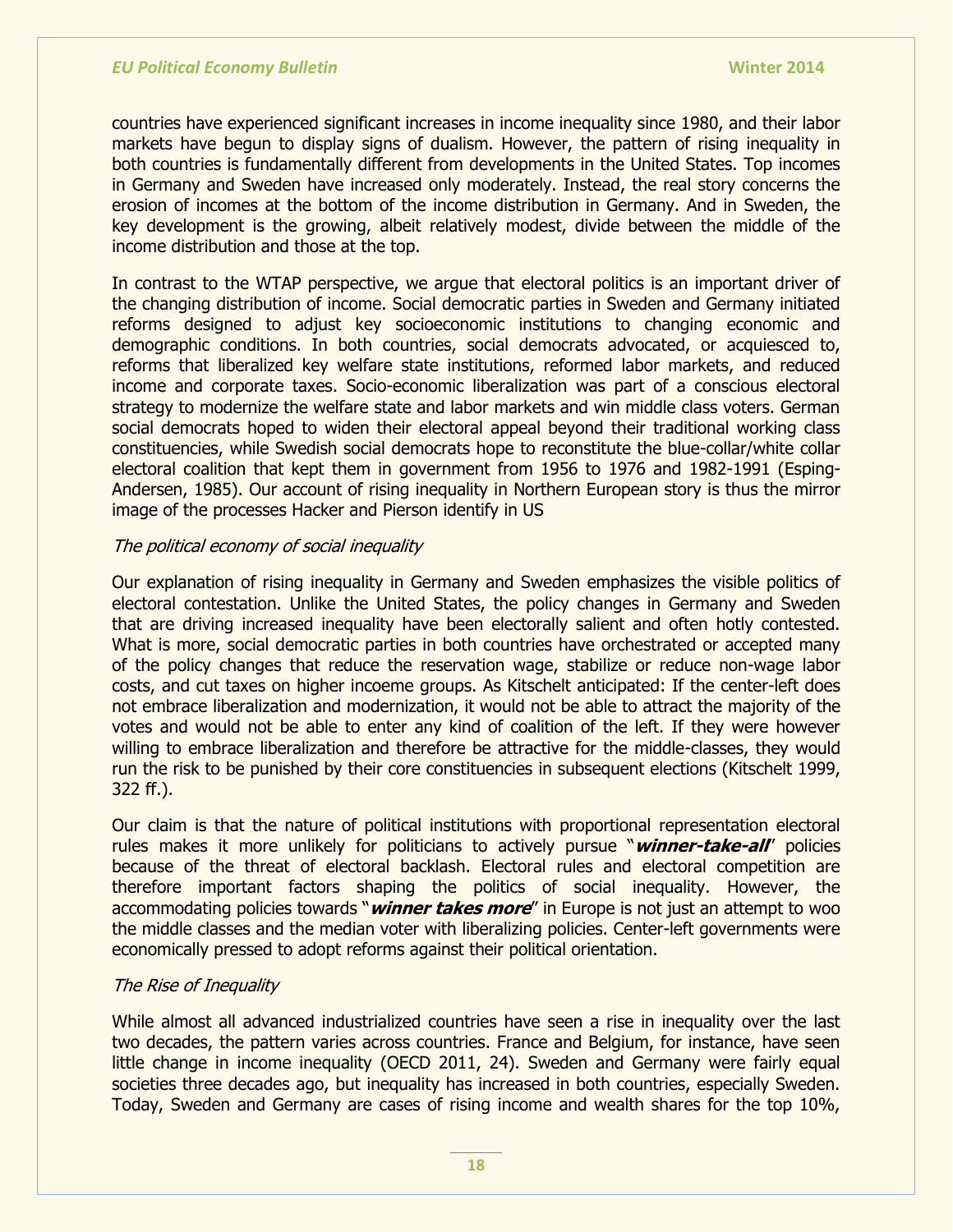with relative stability around the middle, and decreases at the bottom of the income distribution.

In addition to the increases in top incomes, inequality more generally has increased in both Germany and Sweden. Wage formation and the capacity of taxes and transfers in both countries show a decreasing capacity to mitigate inequality. In particular, top tax rates were cut while benefit levels were slashed. This is less true for Sweden than Germany (Table 1). While market incomes in Sweden diverged almost as much as in Germany, redistribution through the tax and benefit structures have remained strong.

|                                       | Gini Market (GM) |       | Gini<br>Income (GD) |       | $(GM -$<br>Disposable   Redistribution<br>GD) |       |
|---------------------------------------|------------------|-------|---------------------|-------|-----------------------------------------------|-------|
|                                       | 1980s            | 2000s | 1980s               | 2000s | 1980s                                         | 2000s |
| Germany* (1981-2004)                  | 0,30             | 0,39  | 0,23                | 0,28  | 0,07                                          | 0,11  |
| Sweden (1981-2005)                    | 0,30             | 0,37  | 0,19                | 0,22  | 0,12                                          | 0,15  |
| <b>United</b><br>Kingdom<br>$(1979 -$ |                  |       |                     |       |                                               |       |
| 2004)                                 | 0,33             | 0,45  | 0,26                | 0,35  | 0,08                                          | 0,11  |
| United<br>$(1979 -$<br><b>States</b>  |                  |       |                     |       |                                               |       |
| 2004)                                 | 0,37             | 0,45  | 0,30                | 0,37  | 0,07                                          | 0,08  |

Table 1. Inequality before and after taxes in selected OECD countries

\*Western Germany (Figures for Germany do not vary significantly). Source: OECD (2011, p. 270).

A study based on data of the German Socio-Economic Panel (SOEP) illustrates the decreasing effectiveness of redistribution through taxes and transfers in Germany (Schmid and Stein 2013). It shows an increased Gini-Coefficient for Net Equivalized Incomes (after taxes and transfers) from 1998 onwards and the according decline in redistribution during the same period (ibid, p. 32). Between 1991 and 2010, only the highest income decile experienced a net increase. The lowest two deciles experienced the greatest decreases in income.

Data for Sweden shows that top incomes (D90) have experienced much higher net income gains in the period 1991-2012 than all other decile groups. The results are sensitive to the time period under consideration: the top decile's gains are less impressive in the period 1999-2012. In contrast to Germany, the lower five decile groups have not experienced negative income growth.

#### What drives "winner takes more policies"?

The politics leading towards "*winner takes more policies*" in Europe are situated in an economic environment of intense global pressure. Both countries have had exceptional experiences during the 1990s of economic challenges. In Germany, the effects of reunification, the decline of competitiveness of German industry and entry in EMU have posed strong challenges to policy-makers. During the recession of 1991/92 about half a million jobs were lost and companies were forced to restructure. Unemployment rose, employment rates declined further, tax revenues decreased. When in early 2000s the new economy collapsed, unemployment rocketed and Germany violated the SGP repeatedly, there was intense notion of crisis in the country.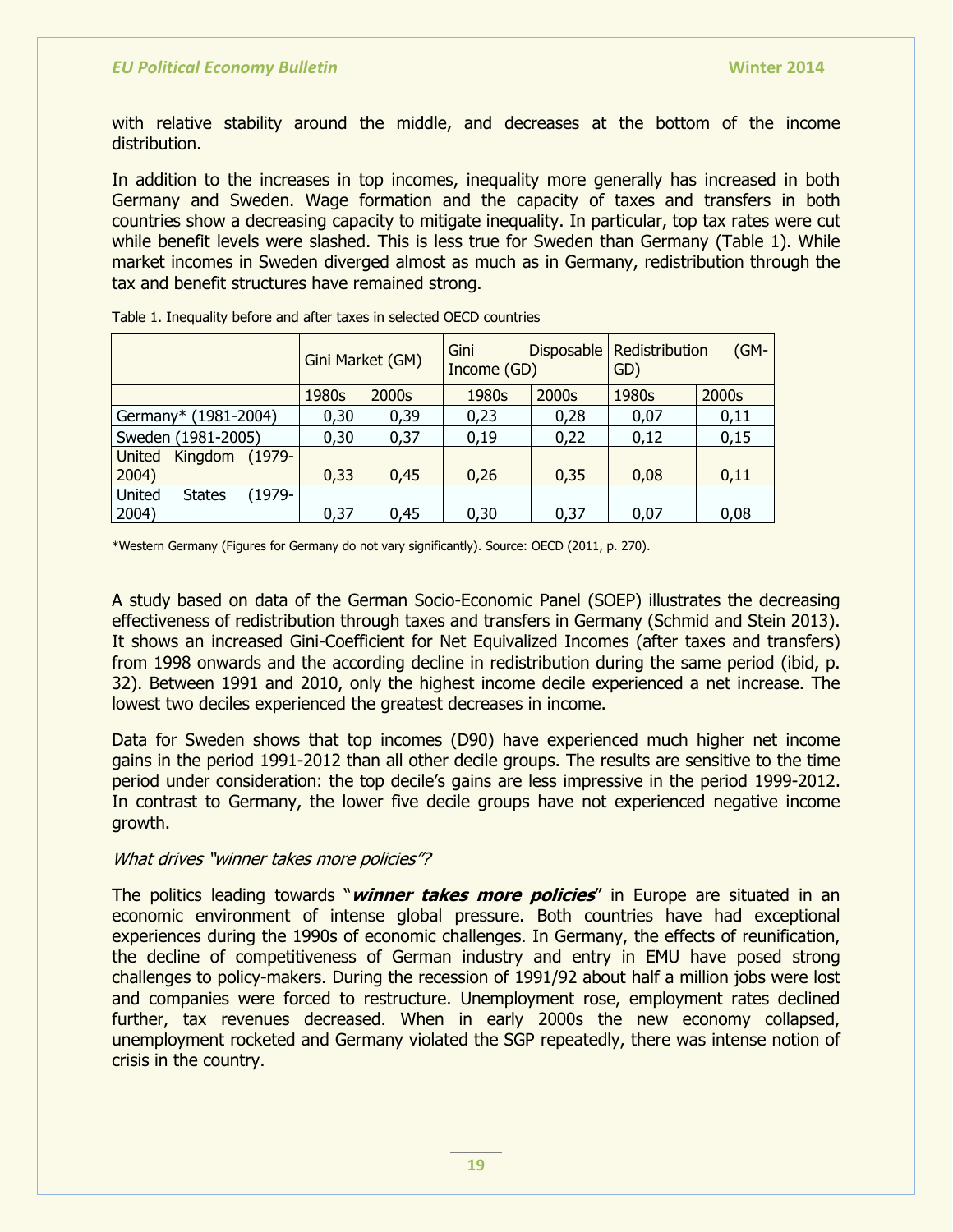Similarly Sweden faced a major economic crisis during the early 1990s. Between 1990 and 1993, Sweden went from budget surplus to recording a deficit of 12.3 % of gross domestic product (GDP). During the same period, open unemployment climbed from 1.7 % to 8.2 %. The Swedish government responded to the crisis by supply side measures, welfare and tax cuts (Anderson 2001).

Policy-makers turned towards liberalizing and inequality enhancing policies in order to activate the labour market, broaden the tax base and stimulate investments for growth. Supply policies were employed partly to attract the median voter as the center left was keen to modernize its working class image. Supply side policies were both administrative as well as economically the only viable policy agenda on offer and became the dominant and still unchallenged policy framework for advanced industrialized countries (Hassel and Schelkle 2012).

In both countries, center-left governments were severely punished at the polls for liberalizing policies. While the demise of the center-left might be here to stay, its punishment for neglecting social inequality when pursuing supply side policies could be a warning for centrist parties not to do the same.

#### **References**

Anderson, K. M. 2001. The politics of retrenchment in a social democratic welfare state: reform of Swedish pensions and unemployment insurance. Comparative Political Studies 34/9: 1063-1091.

Esping-Andersen, G. 1985 Politics Against Markets. Princeton: Princeton University Press.

- Hacker, J. and P. Pierson 2010. Winner-Take-All Politics. New York: Simon and Schuster.
- Hassel, Anke and Waltraud Schelkle (2012). [The policy consensus ruling European political economy: the political](http://papers.ssrn.com/sol3/papers.cfm?abstract_id=2018889)  [attractions of discredited economics,](http://papers.ssrn.com/sol3/papers.cfm?abstract_id=2018889) in: [Global Policy Journal.](http://www.globalpolicyjournal.com/)
- Iversen, T. and D. Soskice 2006. Electoral Institutions and the Politics of Coalitions: Why Some Democracies Redistribute More Than Others. American Political Science Review, pp 165-181.
- Kitschelt, H. 1999., European Social Democracy between Political Economy and Electoral Competition, in: Kitschelt, Herbert /Lange, Peter/Marks, Gary/Stephens, John D. (eds.), Continuity and Change in Contemporary Capitalism, Cambridge, S. 317-345.

OECD (2011) Divided We Stand: Why Inequality Keeps Rising

Schmid, Kai Daniel and Ulrike Stein (2013). Explaining rising income inequality in Germany, 1991-2010. SOEPpapers on Multidisciplinary Panel Data Research 592

\*\*\*\*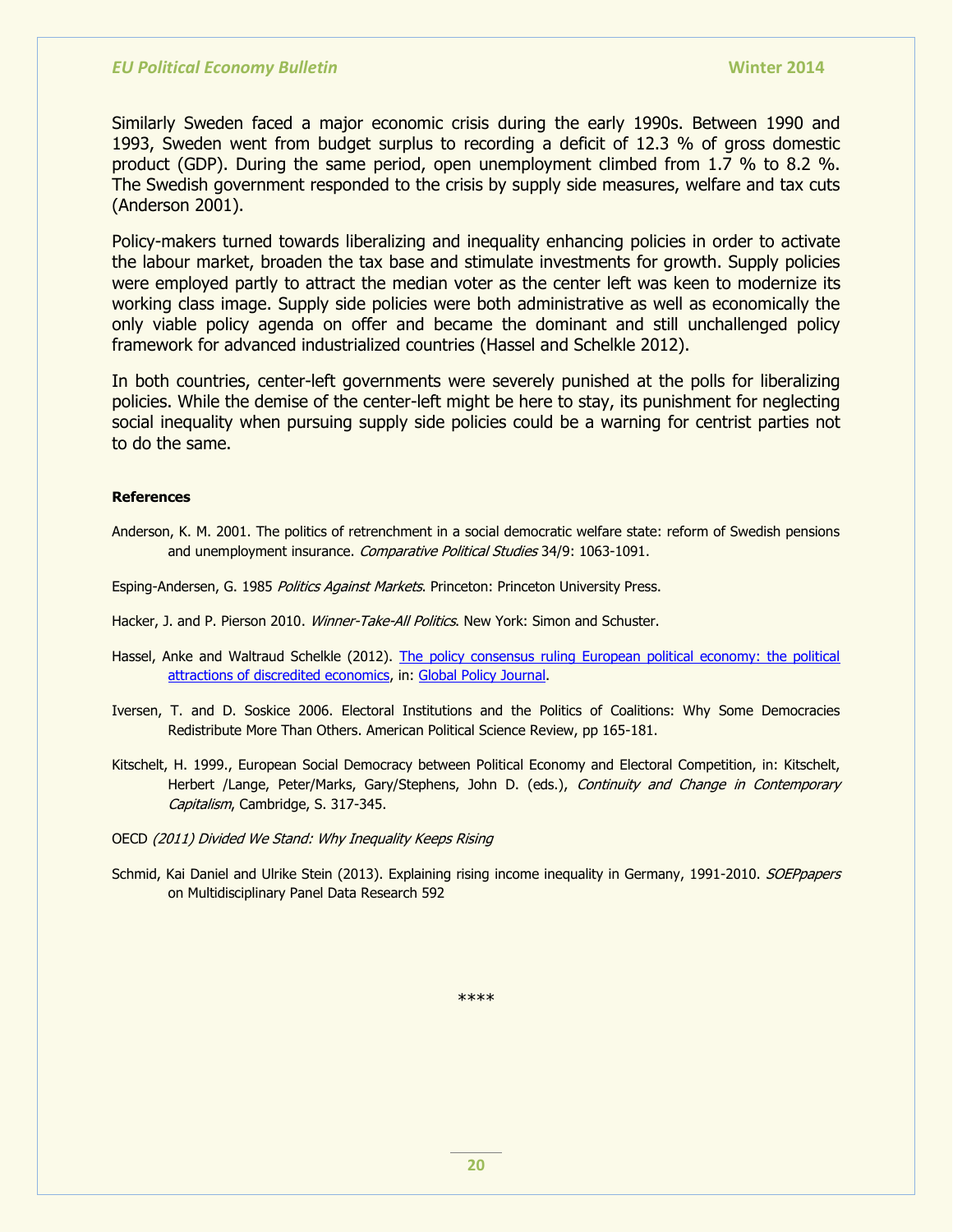John W. Cioffi (Associate Professor, University of California Riverside, email: john.cioffi@ucr.edu)

Kenneth A. Dubin (Principal Lecturer in Human Resources, Anglia Ruskin University, email: kenneth.dubin@anglia.ac.uk)

## **Finance, Labor, and the Eurozone"s Winner-Take-All Economy: Some Reflections on Law and Regulation in Eurozone Crisis**

The Eurozone in crisis has come to embody a new and notably pathological variant of "winnertake-all" politics. Our reading of Jacob Hacker and Paul Pierson's work on the increasingly extreme concentration of wealth and income at the very top of American society leads us to identify two broad areas where the foundations of the winner-take-all economy can be found: finance and labor relations, along with their related domains of law and regulation.<sup>9</sup> The shifting power relations triggered by the rise of finance and financialization, on the one hand, and the weakening and erosion of unions and organized labor relations, on the other, were the structural drivers of the winner-take-all economy in the United States. These dynamics are now increasingly evident throughout much of the Eurozone. Together, they have produced a fundamental re-allocation of political economic power even more rapidly and dramatically than in the U.S., one that threatens to lock in place dynamics driving increasing inequality.

Leading politicians and policy makers at the national and EU levels have overwhelmingly rejected the possibility of national exit from or total abandonment of the Euro, as well as the fundamental reform of Eurozone monetary and fiscal policy capacities to allow for EU-wide stimulus spending. With these structural features of the Eurozone effectively locked in, thus precluding either recovery through stimulated growth or currency devaluation, "internal devaluation" through contractionary fiscal and wage policies were the only alternative left to the peripheral countries. Ironically, and perhaps perversely, the severe and protracted financial crisis in the Eurozone has served to strengthen and entrench financial sector interests and their political allies, while weakening those of labor. Likewise, the crisis in the EU has further empowered the wealthier core countries, and above all Germany, vis-à-vis the substantially poorer and less competitive periphery.

The global financial crisis (initially an American export) trigged a banking crisis that spread to sovereigns faced with potentially massive bank bailout costs, which then reinforced a secondorder and deeper crisis as banks were threatened with huge losses on sovereign bond holdings. Stabilization and preservation of the European financial system, and the national banking systems that comprise it, have been the primary imperative of all political and policy responses to the crisis. Labor market liberalization and the weakening of unions came as a later phase of the broader and longer-term EU project of reforming the governance, law, and governments of the Eurozone in response to the protracted debt crisis. The two areas of policy are, however,

<sup>9</sup> Jacob S. Hacker and Paul Pierson, *Winner-Take-All Politics: How Washington Made the Rich Richer and Turned Its Back on the Middle Class* (New York: Simon & Schuster, 2010).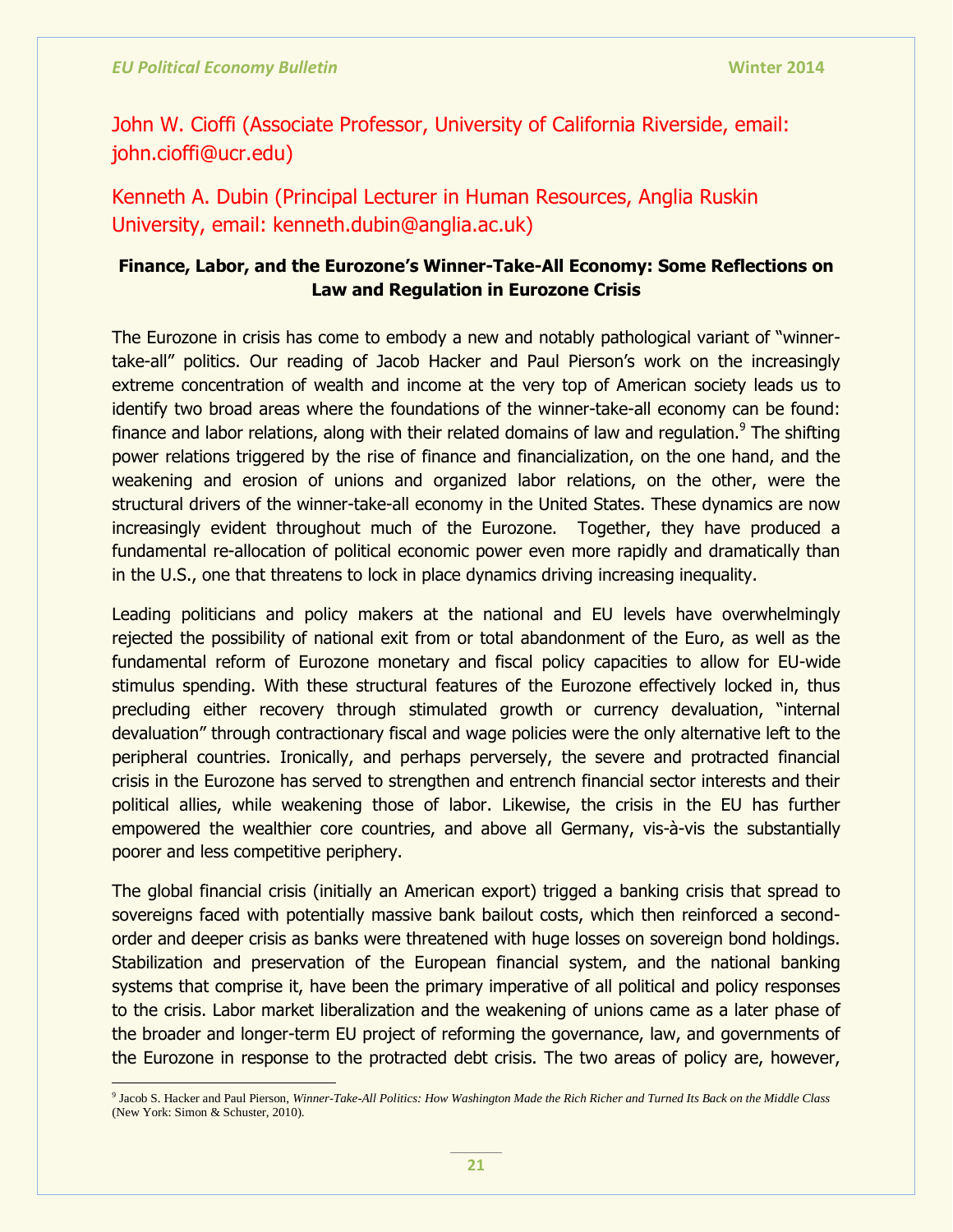inextricably linked in that labor and employment law reform was viewed—at least by many Periphery elites and their allies within the Troika—as essential for longer-term, ongoing adjustment that would fuel corporate profits and enable debt repayments that would channel resources back into the banking system. The sovereign debt and bank bailouts form one part of an economic and policy loop; labor market and employment law reforms closed that loop in order to facilitate the flow of capital for the benefit of banks and banking systems in parlous condition.

Very different and often divergent uses—and abuses—of law by EU and, for example, Spanish authorities in the domains of banking and labor relations policy, respectively, reflect a new winner-take-all politics, along with its winners and losers. In the domain of banking and finance, existing regulatory provisions have been consistently relaxed, unenforced, or eliminated with the effect of obscuring the dire state of too-big-to-fail financial institutions. Regulatory forbearance by banking and securities regulators at the member-state and EU levels, including the exercise of European Central Bank (ECB) banking oversight, protected banks and the banking system as a whole from destabilizing disclosures and allowed temporizing "extend and pretend" strategies to avoid the realization of losses and immediate threats of insolvency. The ECB has ventured to the edge of its legal mandate under European treaties in conducting financial operations to shore up teetering sovereign finances and banking systems, and in September 2012 arguably went well beyond it in vowing to engage in "outright monetary transactions" (OMT) involving acquisition of sovereign bonds in order to preserve the Euro.

In the field of labor relations, by contrast, state power has been mobilized to radically reform employment and labor market regulation through formal legal change. Here, we see farreaching revision of long-established legal arrangements to impose liberalization on labor markets historically characterized by organized labor relations and widespread collective bargaining. At the same time, here too we see regulatory forbearance, as authorities overlook employer abuses and limit reporting data that would make evident the full redistributional consequences of the legal changes pursued. The role of law in the Eurozone crisis illuminates the contradictory and disturbing state of legalism and the rule of law in the constitution of the emerging winner-take-all EU political economic order.

Examination of banking and labor relations policies reveals the extent to which the Eurozone crisis has transformed the political and juridical character of governance. Looking not only at the substance of policies adopted at the EU and national levels in response to the crisis, but also the *form* different policies have taken (i.e., whether policies have been implemented through formal legal means, or through the circumvention or suspension of formal legal rules), law and legal change are: (1) evidence of which economic and political constituencies are winning and losing battles over policy and power, (2) evidence of the increasing centralization and discretionary character of power and authority in Eurozone governance, and (3) constitutive of a new and still emerging political economic order in Europe at both the EU and national levels with pronounced winner-take-all characteristics.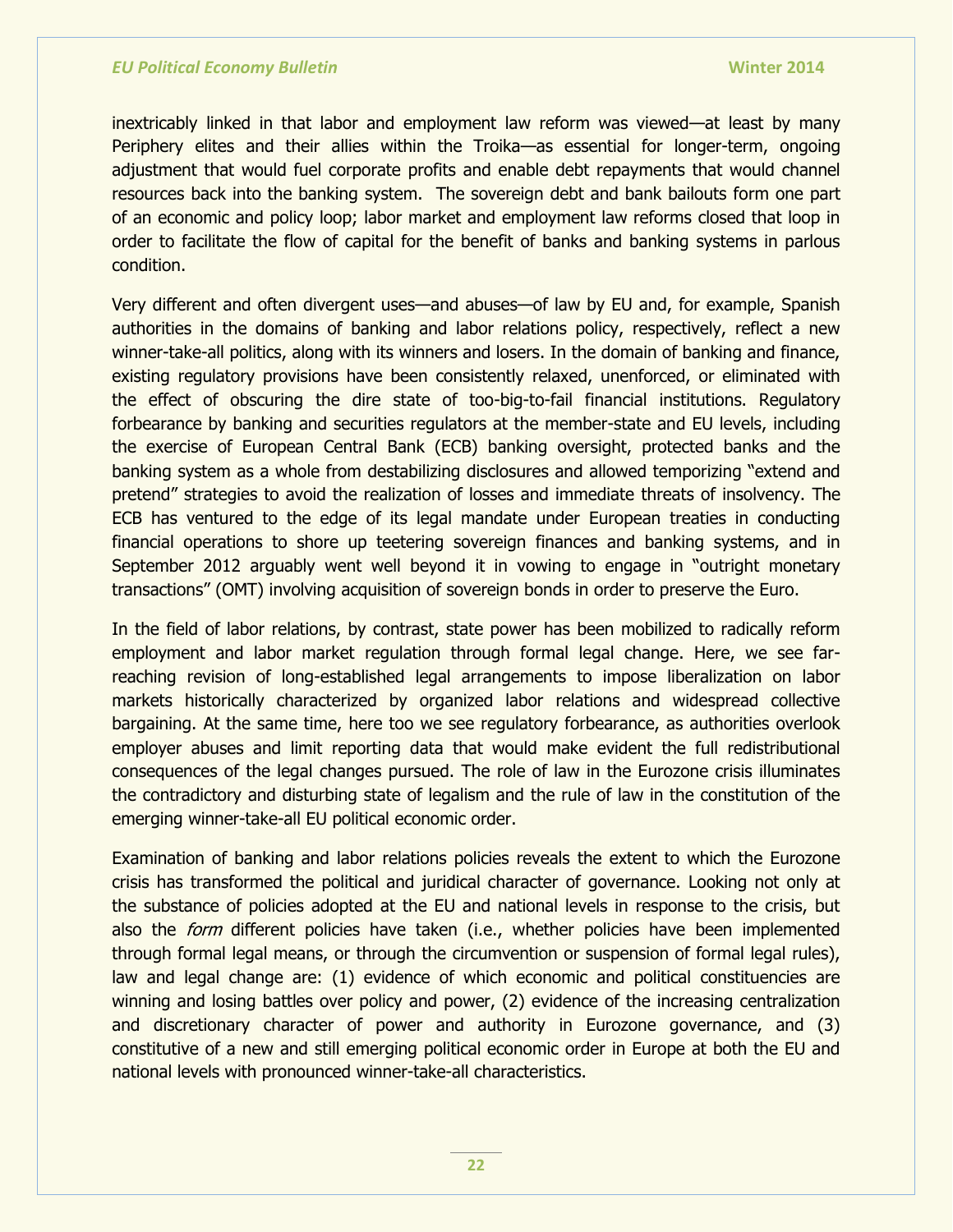The bailout policies restructuring the Eurozone financial system and national-level labor market liberalization fit together at the intersection of two political logics at two levels of analysis. The first logic is the bailout of sovereign debtors and the cycling of resources back into the major banks of the core EU countries through debt repayment/refinancing. This is largely, if not entirely, an EU-level process, and legal reforms are consistent with the logic of that financial architecture even as the role of the ECB in this process strains the legal bounds of its mandate. The second logic is that of partisan politics at the national level. Here, conservative parties and anti-labor constituencies have taken advantage of the crisis and the political disarray it has caused to ram through fundamental changes in the structure and substance of labor law, permanently weakening organized labor and thereby erode a key historical constituency of the center-left/left electoral base. As expected, we see labor reforms that jointly satisfy the political and policy imperatives at both levels; but the first logic of the bailout of core country banks and financial restructuring is primary, with labor reforms subordinate to the priorities of maintaining the stability and liberal market character of Eurozone finance (and the political economic power of the core countries).

The differential treatment of domestic labor relations and Eurozone financial markets fits within a unified and coherent, if grim, political economic logic. On the financial side, regulatory forbearance and relaxation, particularly with respect to accounting and disclosure rules, combined with quasi-fiscal monetary support for banks, prevented not only sovereign defaults, but also the collapse of the European banking system and thus of the Euro. However, propping up the banking system largely preserved the status quo ante, both confirming and entrenching the privileged position of finance within the Eurozone. In the absence of EU-wide fiscal stimulus, the ECB was able to stabilize the financial system (for the moment), but not cure its underlying disease of bad debt and downwardly spiraling demand. Internal devaluation remained the only available means of economic adjustment—even though this entailed deflation and collapsing employment, wages, and living standards across the fiscally troubled peripheral debtor states.

Labor law reform in Spain advanced EU-imposed austerity in the service of preserving the Euro, the banking system, and the vast, regressive risk and loss shifting project of internal devaluation. Labor relations and employment law reform facilitated internal devaluation by diminishing legal obstacles and costs associated with slashing wages and jobs. This legal attack on organized labor and increasingly disorganized workers took place within a policy space in which the political interests of Spain's conservative PP overlapped with the economic interests of the EU political and financial elites. The politics and policy ushered in by the crisis have disproportionately shifted economic risk and the costs of adjustment away from finance capital and firms, and onto workers and households.

The constellation of austerity, bank bailouts (even if disguised as sovereign debt rescues), and neo-liberal labor relations reforms has corroded both the idealistic vision of a "Social Europe" and, ironically, the financial integration of the Eurozone, giving way to the repatriation of capital and the reconcentration of debt at the national level. Most, and soon perhaps all, of the Continent is economically decaying in an interminable grinding depression. Under these dire economic conditions, the term "winner-take-all" may be inapposite. It is increasingly likely that there will be no winners. Before us lies the prospect of nothing but losers distinguished only by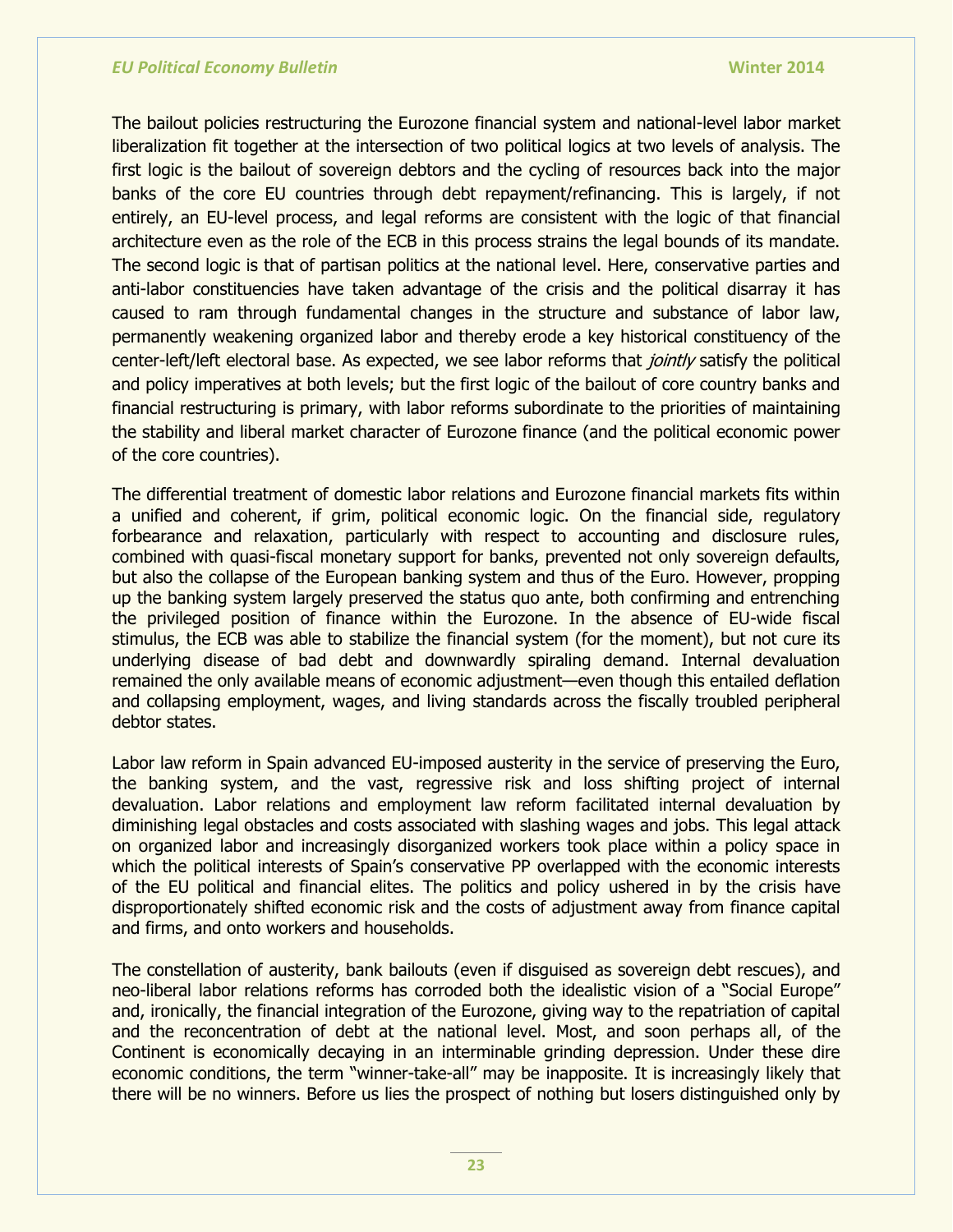the extent to which they bear the costs of austerity, the fundamental structural flaws of the Euro, and the increasingly neo-liberal character of governance within the ever-closer union of the EU.

\*\*\*\*

Stefan Svallfors (Professor, Stockholm University; email: stefan.svallfors@soc.umu.se)

## **Politics as Organized Combat – New Players and New Rules of the Game in Sweden**

In this paper, Hacker and Pierson's picture of politics as organized combat is used as a startingpoint in order to depict political-organizational changes in a substantively different polity and society from the one they target. Sweden is the example for a number of reasons: it is the country the author happens to know best; it is often used as an opposite to the US among the rich capitalist countries; but it has experienced a number of rather encompassing recent policy changes which have not received the attention they deserve. Once widely seen as the paradigmatic case of organized capitalism, and the more or less permanent stronghold for social democracy, Sweden has recently experienced such far-ranging transformations of organized politics and policy-making that earlier characterizations have to be questioned.

The depth of these changes seems largely to have been underestimated by both foreign and domestic observers, perhaps because their attention has been almost exclusively focused on the party-political and electoral arena. But as this paper aims to show, under the electoral surface broader and stronger political and social currents have been in operation. These forces seem to lead the way towards a new political power order in Sweden, whose broad contours can be discerned but whose specific content has yet to be decided.

There are a number of points that has recently changed Swedish organized politics in rather fundamental ways, including changes in the policy-formation framework, the social bases of politics and elections, and the organizational forms of politics and policies.

Formal corporatist arrangements have been largely dismantled. The unilateral withdrawal by the employers from all corporatist state agency boards in 1991 led to the exclusion of the trade unions as well. Peak-level wage bargaining between the employers' central federation and the peak-level blue-collar union LO had already come to an end in the 1980s. The end of corporatism – with its formal and highly visible form of extra-parliamentary political decisionmaking – has paved the way for more informal and network-based forms of political influence and communication, but we still know very little about how they work and with what effects.

Key aspects of the policy framework have changed fundamentally, through the introduction of new monetary policy rules and new forms of "self-binding" in the economic as well as the social sphere. There is now an independent central bank, a floating exchange rate, a set of fiscal policy rules that are oriented toward medium- and long-term goals, an independent fiscal policy council, and an independent government audit office. The pension system includes an automated "break" governed by an algorithm. All these institutional changes have fundamentally altered the scope of economic and social policy making, making it more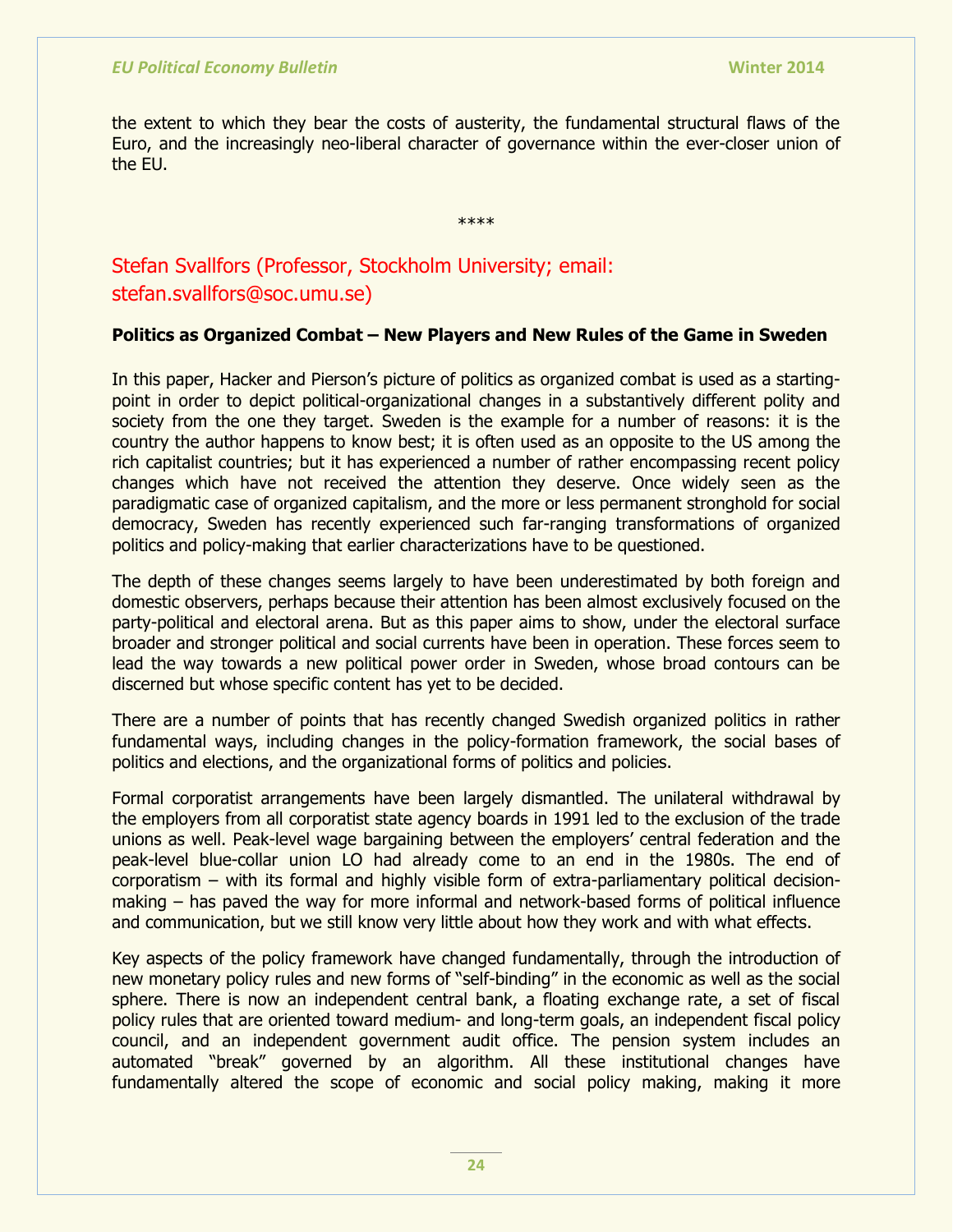circumscribed. It has also entailed moving key decisions to unelected bodies with little transparency.

There have been fundamental changes in the structure of economic and social inequality. Income inequality has increased dramatically, unemployment has risen, atypical employment has become more common, the proportion of the population born outside of Sweden has increased, average educational attainment has increased; in short, social inequalities have evolved fundamentally. The composition of the electorate is therefore radically different from the composition of the electorate in the 1980s, and electoral mobility has transformed the political landscape. Electoral participation declined from the high levels of the 1970s and 1980s.

Political parties have become significantly weaker as arenas for the formation of politics and policies. This shows most clearly in the substantial decline in the number of party members and their decreasing similarity with average citizens. But it is also reflected in declining party identification in the electorate and a decline in the long-term policy formation capacity of parties. Party politics has become more reactive, responding to policy alternatives and solutions that are often formulated in places and arenas other than the parties themselves. There are now eight parties in parliament instead of five, including a party of the radical right, and the Social Democrats are no longer the clearly dominant party.

"Bloc politics" has been strengthened, where a united four-party right-of-center coalition has stood against a more loosely coupled "red-green" alternative for the last three elections. At the same time, policy distances between parties have declined. Blue-collar trade unions have been substantially weakened. This is clear in terms of both policy influence and declining memberships. This decline is to some extent reflective of increased unemployment and more precarious employment relations, and of structural shifts in the labour market, with declining numbers of workers and rising numbers of white-collar employees. But it is also a policy effect, through which differentiated and increased fees to the unemployment insurance have led many younger workers to leave or never enter the union. Important groups on the labour market, including substantial parts of workers within the service sector, are not unionised at all. This decline in the power of the blue-collar unions has not been experienced by the white-collar unions. Their position has rather strengthened in recent years, and the same goes for the unions that mainly organize academically educated groups.

#### The rise of the "policy professionals"

Policy professionals are people who are employed in order to affect politics and policies rather than elected to office. They include groups such as political advisors, political secretaries, trade union and business associations experts, lobbyists, think-tank employees, etc. They have expanded dramatically in numbers and one may suspect influence over the last couple of decades. It is clear that the Public Relations bureaus, which played virtually no role in Swedish politics prior to the mid-1990s, now act as a sort of political capital exchanges, where skills acquired in political life may be exchanged for monetary rewards in the form of high salaries or dividends. They also act as resource bases and facilitators for clients who can afford their fees and benefit from their political skills and information. The work of policy professionals is a form of low-visibility politics. It is conducted under the radar of both media and much of political science research.

Swedish politics is to an increasing extent a multi-level game. There is increasing impact of international agreements, which are most clearly expressed in and through the European Union.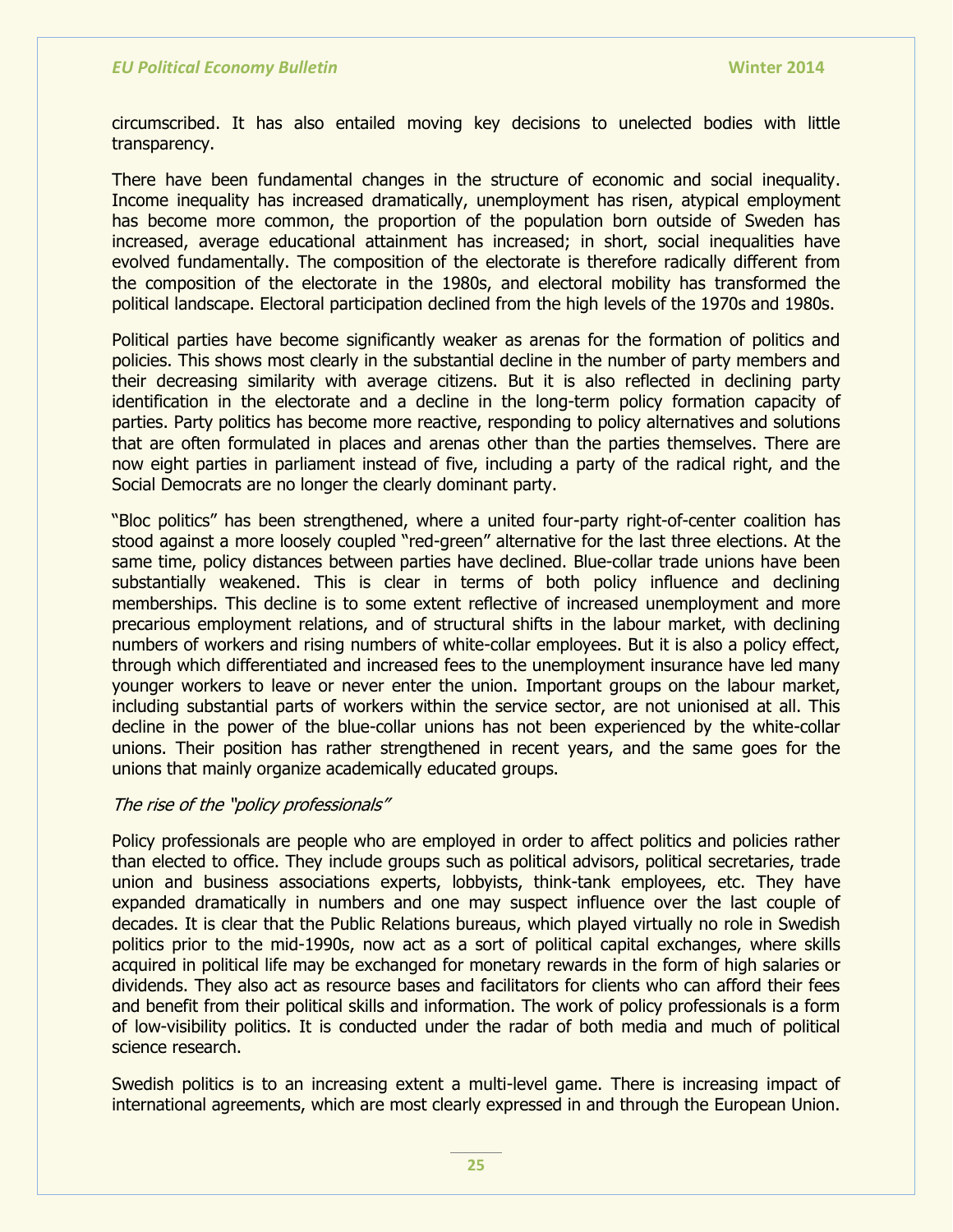Sweden has delegated significant powers to the EU, and is bound to comply with its quasifederal legal system. The EU policy-making processes are very arcane and complex, which gives skilled insiders an enormous advantage in affecting decisions and outcomes. This insider advantage also raises the interest of lobbying firms and interest organizations in having a presence in the EU arena and in other multilateral settings, in order to affect policy decisions before they are then re-imported into Sweden as laws or recommendations. The effect of the judicializing of politics  $-$  that has been an important aspect of European integration  $-$  has been more dramatic in Sweden than in many other places.

Swedish social service provision has gone through a process of privatization, and steering of the public sector has moved towards more market-based varieties, in different forms of "New Public Management." While virtually all education, care and welfare service provision is still publicly funded in Sweden, the actual *delivery* of these services has changed quite dramatically since the 1990s. By now, a substantial proportion of such care and services are provided by nonpublic actors. Most of it comes from for-profit companies, in most cases large shareholding or private equity companies.

Politics has become mediatized in a quite dramatic fashion. Current politics are conducted on a 24/7 media cycle. Almost constant media attention has become a condition for political survival in a process where the packaging and media dissemination of policies and politics occupy center ground. Styles of political leadership are adopted to changes in the media discourse and political responsibilities are increasingly negotiated in the media.

These changes are to a large extent shared with many other advanced democratic capitalist societies – but there is reason to believe they have in many respects had more dramatic consequences in Sweden than elsewhere. What all these developments in Sweden amount to is a very different form of elite-driven politics and policy-making than the old corporatist structures. An amorphous but still highly elite-driven process has emerged, in which financial resources have become even more important, even in Sweden.

In the paper, some of the implications of this new political power order are discussed, such as the *changing actor constellation* in politics, the *decreased visibility* of politics, and the *relations* between economic and political power, including the feedback loops between inequality, participation, power resources and public policies. The current result of the developments of this new power order is sharply increased inequality: in incomes, in participation, in opportunities to affect political decisions and outcomes.

\*\*\*\*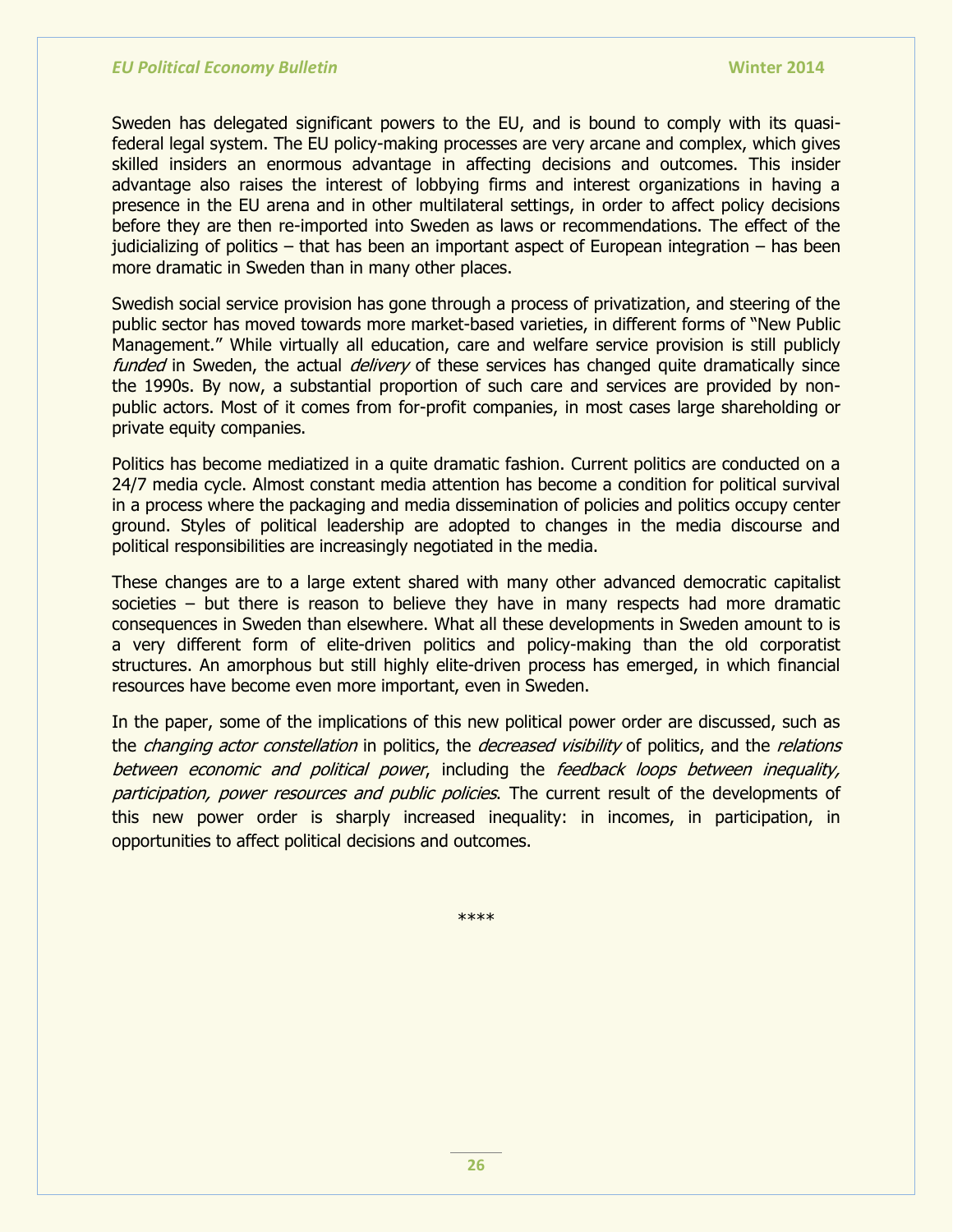## Cornelia Woll (Professor, Sciences Po Paris; email: cornelia.woll@sciencespo.fr)

## **Politics in the Interest of Capital: A Not-So-Organized Combat**

There is much to commend in Hacker and Pierson's (2011) analysis of a growing bias in US politics in favor of the wealthiest parts of society. However, the image of "politics as organized combat" draws our attention into the wrong direction. There is increasing evidence that organized groups are less pivotal in US politics than is generally assumed. Moreover, the insights on group politics do not travel well to Europe, where we find fundamentally different forms of political organization. Explaining rising inequalities in Europe requires understanding the structural features of finance capitalism rather than just political interactions.

## Politics as Organized Combat?

Hacker and Pierson's work rightly reminds us that we need to study what government actually produces. They document that both Democrats and Republicans have contributed to rising inequality in the US and explain this phenomenon with the rise of interest groups pressuring the government to regulate in the favor of business interests and finance, either with new laws, or by failing to update others that would have had redistributive consequences – thus creating "policy drift".

### The decline of organized groups

To be sure, financial resources are essential for gaining access to US politics. However, coordination, which is the central feature of organized groups, has been in sharp decline in US politics. Mizruchi (2013) provides a detailed historical account the fracturing of the American corporate elite. After a height of coordination among corporate leaders in the 1960s and 1970s, central business associations began to lose influence and had increasing difficulties to develop common positions. The so-called "inner circle" dissolved in the two following decades. Smith's (2000) extensive policy-focused study of the lobbying efforts of U.S. Chamber of Commerce confirms that business actually loses its battles unless it has public opinion on its side. This is not just true for large organizations, but also smaller ones. Grossman (2012) finds advocacy groups are more often associated with policy change than business groups. Baumgartner et al. (2009) find that the relationship between money and policy change is close to zero. Certainly, business groups outnumber mass-based groups, but rich interest groups do not just ally with the rich and poor groups with the poor: they mix. The recurrence of such alliances thus tempers the effect of money on interest group success. Gilens (2012) recent study indicates that the category that appears to have the largest impact on policy outcomes are not groups, but affluent citizens. Moreover, the association between affluent citizen preferences and business group preferences is surprisingly low. In line with popular sentiment, a combination of preferences from economic elites and business groups increases the likelihood of policy change substantially. In sum, we are thus facing a puzzle. Affluence and influence work in tandem in American politics, but this is *not* due to the superiority of organized groups.

## Moving to Europe

Comparing US politics with European trends provides additional reasons to doubt that interest group activities can explain policy shifts in favor of capital interests. First of all, trade unions are more firmly established in most European countries. Second, the role of private funding in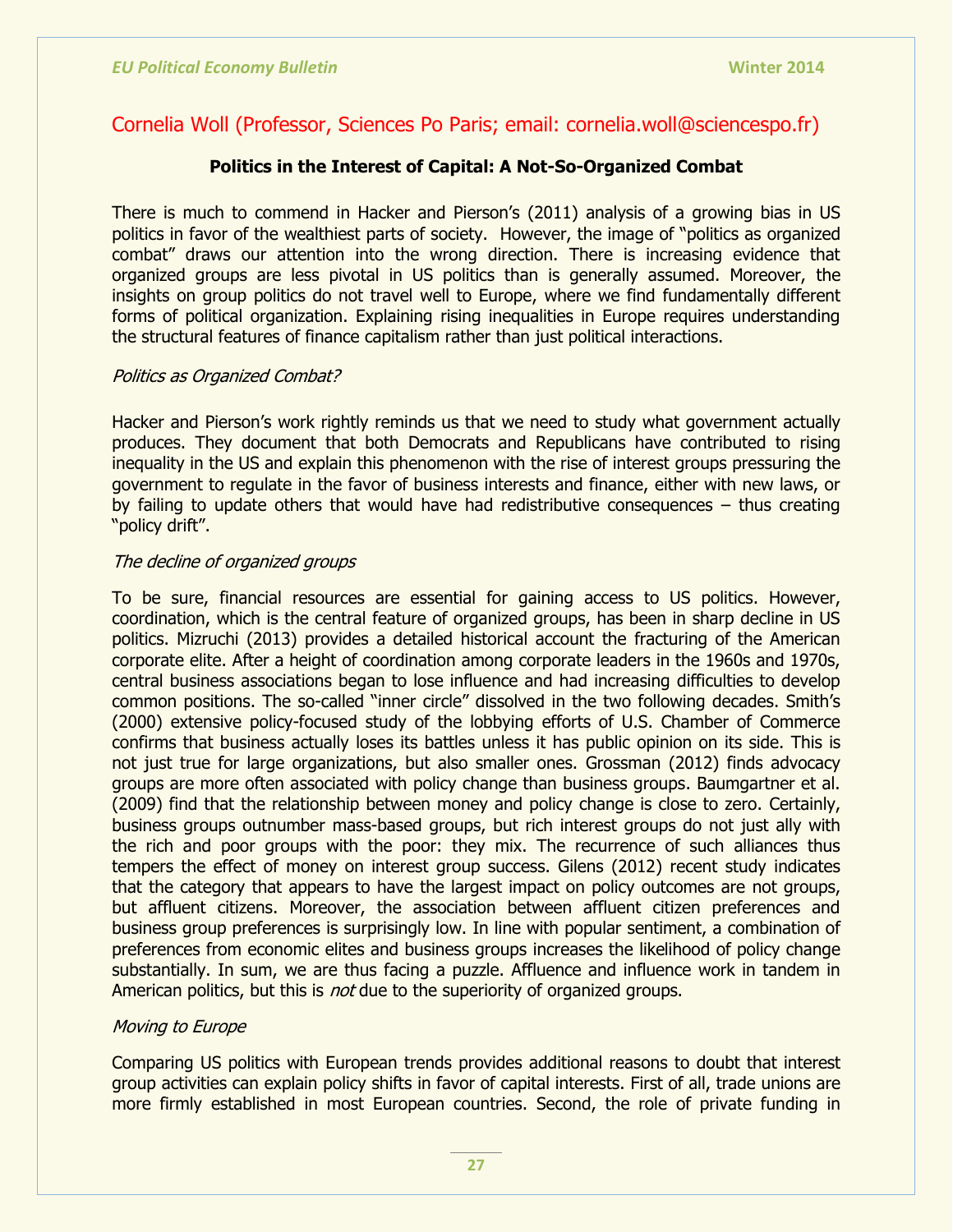politics is reduced by substantial public funds available to political parties, introduced in the 1960s and 1970s (Koß 2010). Still, despite these apparent differences in political structures, European parties have *also* converged on economic and monetary policies, in ways largely comparable to the United States. In a survey of five policy domains in eighteen countries, Höpner et al. (2014) have documented that a liberalization trend is visible in all advanced industrialized economies between 1985 and 2002. Höpner et al. distinguish between regulatory liberalization and redistributive liberalization. Sweden and Denmark have liberalized most radically on both dimensions. Italy, Denmark and Germany distinguish themselves through comparatively high regulatory liberalization, while France, Canada and New Zealand have advanced on only distributive liberalization. Even if liberalization is not always an indicator of rising inequality (Thelen 2014), the policies identified in case studies of individual countries tend to transform most profoundly in the 1990s and 2000s (see other contributions to this issue). What is more, like in the US, many of the policies in the center of these accounts have actually been advocated by parties on the center-left rather than the right and a considerable literature tries to come to terms with this paradox (e.g. Cioffi and Höpner 2006; Häusermann 2010). However, unlike Hacker and Pierson, these studies highlight external pressures and the recomposition of the constituency bases of traditional left parties.

#### Disorganization in finance

Of course, there are good reasons to think that party elites may be increasingly removed from voters, but this is not necessarily due to capture. In his recent book, Streeck (2014) refers to finance as the "second constituency" in competition with voters. Most analysts agree that finance is pivotal in explaining the politics of inequality. But again, even the financial sector's great strength does not fit the image of "politics as organized combat". In a recent comparative study (Woll 2014), I have argued that the financial industry has obtained some of the most advantageous bank bailout plans when they have refused to organize collectively to negotiate with their governments. Due to the massive consequences of their individual collapse for the respective economies, financial institutions can hope for government intervention even if they do not coordinate to facilitate a response. Coordination is indeed difficult to achieve for the financial industry, which is composed of a multitude of sectors, institutions of very different size and a myriad of stakeholders with often opposed interests. The likeliness that different parts of the financial industry will lobby on opposite side of most policy issues is relatively high. We can thus conclude that finance is not really different in terms of interest group organization from other business interests. How then has finance established itself as a central element in the politics of advanced industrial societies, without actively coordinated organized combat?

#### Structural power

What makes finance special is not how the industry organizes for combat, it is their structural power. The structural features of financial capitalism weight heavily on politics and are a more likely candidate for explaining rising inequalities across advanced industrialized countries. Power has been defined as "the production, in and through social relations, of effects on actors that shape their capacity to control their fate," (Barnett and Duvall 2005, 45). Structural power operates through existing institutional arrangements that allow certain actors to control the range of choices available to others without apparently exerting pressure.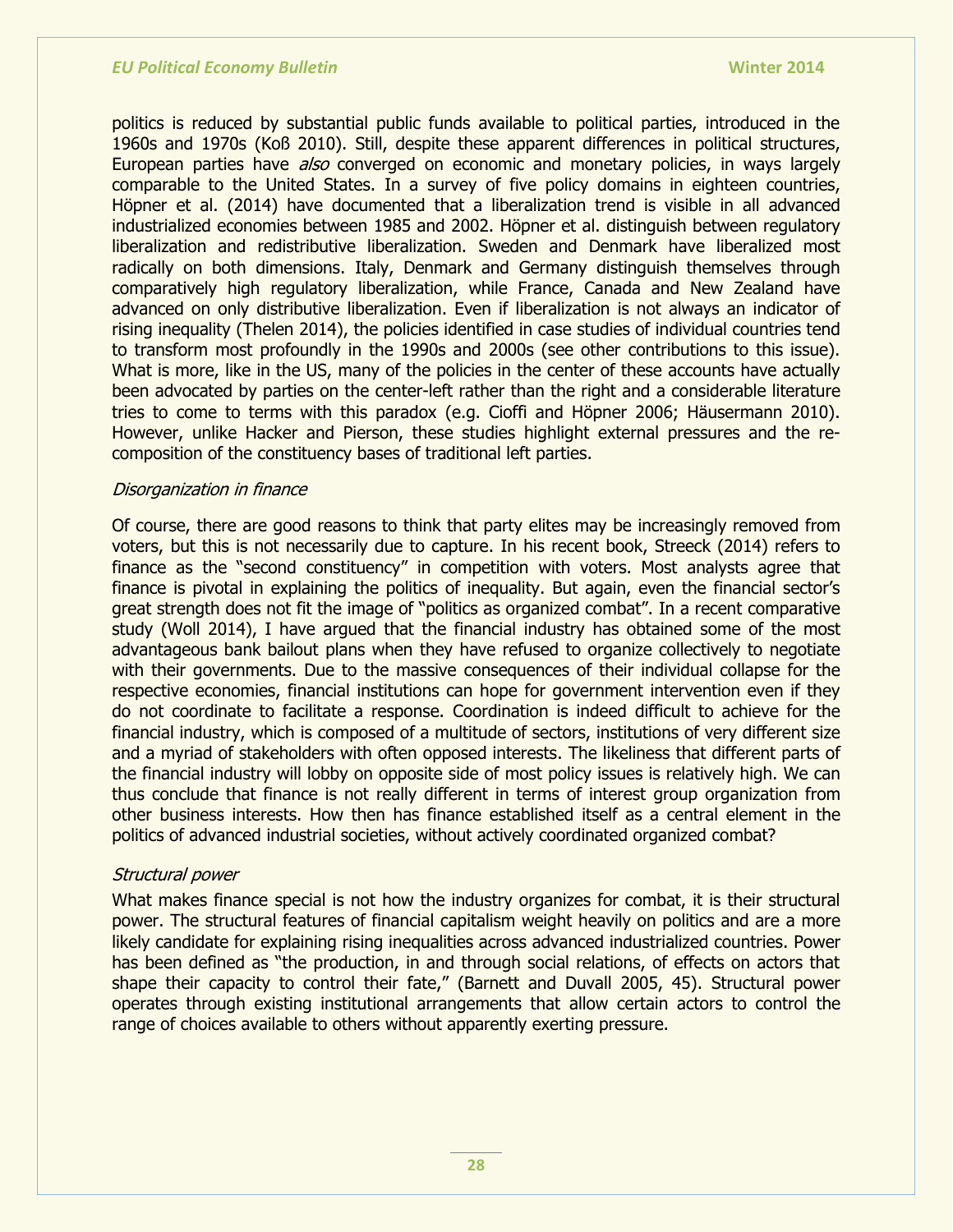Hacker and Pierson have written about structural power, but their effort to explain political choices lead them to an agency-focused perspective that ends up downplaying several important aspects of structural power in their recent book. In particular, they do not acknowledge sufficiently how structural power creates a cumulative advantage across policy domains and by redistributing political authority in ones favor. The first *horizontal* dimension of cumulative bias is linked to the insights of the complementary literature in comparative capitalisms. Reforming a policy domain upon with other issues depend in order to function properly creates spill-over effects that may or may not be conscious decisions. The second **vertical dimension of cumulative bias happens through critical junctures, which redistribute** political authority, for example through the creation of independent agencies or supranational integration. Once new arrangements are in place, they operate as a guideline for political decisions and can create rather striking system dynamics, such as the bias towards the reductions of boundaries upheld through court rulings (Scharpf 2012). A one time victory over European integration thus creates a systematic bias in favor of mobile factors that is likely to affect a great number of policy domains, even if no interest group ever exerts any pressure on politicians to address these directly.

#### **Conclusion**

Hacker and Pierson have rightly reminded us to focus on policy-production, but the search for specific agents that are universally responsible for the overall policy orientation is misleading. A more structural understanding of the power of finance helps to see that agency is in fact fragmented and shared between political, economic and societal actors. Rather than trying to understand their individual decisions at any one point in time, we should focus on the structural features and the particular institutional arrangements that shape the individual players' capacity for action. This implies that the politics of inequality are not just a domestic phenomenon, they also have important international dimensions. Just as state cooperation has allowed markets to expand through trade and investment agreements or coordination on monetary regimes, countries can coordinate to regulate financial capitalism by fixing limitations on business operations, bonus regimes or corporate governance guidelines. The challenge is sizeable, but some of these policy initiative appear to be more promising for reducing inequality in the US and Europe that changed electoral participation or support for trade unionism.

#### **References**

Barnett, Michael, and Raymond Duvall. 2005. "Power in International Politics." International Organization 59(01): 39–75.

Baumgartner, Frank R. et al. 2009. Lobbying and Policy Change: Who Wins, Who Loses, and Why. Chicago, IL: Chicago University Press.

Cioffi, John W., and Martin Höpner. 2006. "The Political Paradox of Finance Capitalism: Interests,

Preferences, and Center-Left Party Politics in Corporate Governance Reform." Politics and Society 34(4): 463–502. Gilens, Martin. 2012. Affluence and Influence - Economic Inequality and Political Power in America.

Princeton, NJ: Princeton University Press. Grossmann, Matt. 2012. "Interest Group Influence on US Policy Change: An Assessment Based on Policy

History." Interest groups & Advocacy 1(2): 171-92. Hacker, Jacob S., and Paul Pierson. 2011. Winner-Take-All Politics: How Washington Made the Rich Richer-and Turned Its Back on the Middle Class. New York: Simon & Schuster.

Häusermann, Silja. 2010. The Politics of Welfare State Reform in Continental Europe: Modernization in Hard **Times. Cambridge: Cambridge University Press.** 

Höpner, Martin, Alexander Petring, Daniel Seikel, and Benjamin Werner. 2014. Liberalization Policy: An Empirical Analysis of Economic and Social Interventions in Western Democracies. WSI. http://www.boeckler.de/wsi\_5351.htm (December 7, 2014).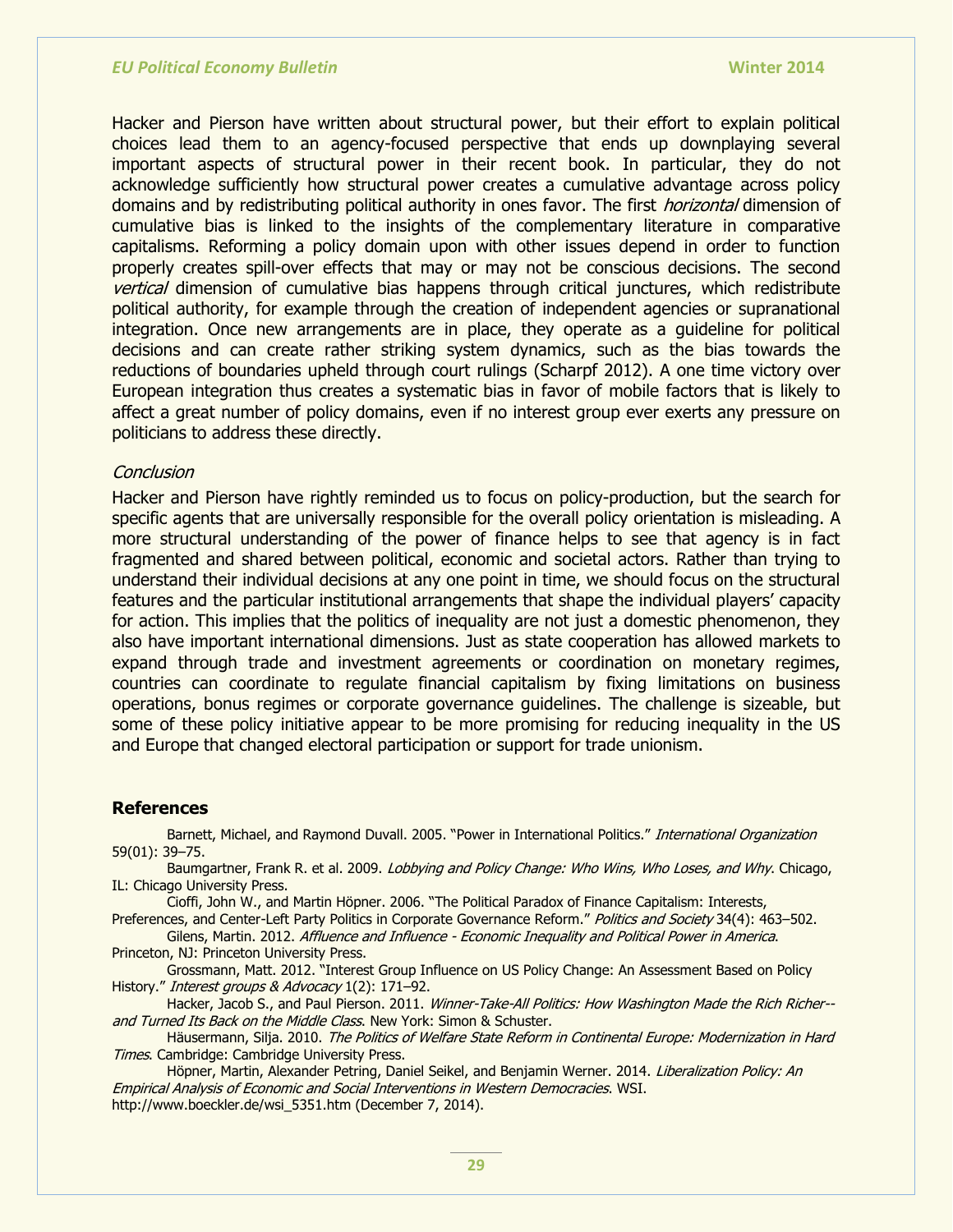Koß, Michael. 2010. The Politics of Party Funding: State Funding to Political Parties and Party Competition in Western Europe. Oxford: Oxford University Press.

Mizruchi, Mark S. 2013. The Fracturing of the American Corporate Elite. Cambridge, M.A.: Harvard University Press.

Scharpf, Fritz W. 2012. "Perpetual Momentum: Directed and Unconstrained?" Journal of European Public Policy 19(1): 127–39.

Smith, Mark A. 2000. American Business and Political Power: Public Opinion, Elections, and Democracy. Chicago, IL: University Of Chicago Press.

Streeck, Wolfgang. 2014. Buying Time: The Delayed Crisis of Democratic Capitalism. New York: Verso Books.

Thelen, Kathleen. 2014. Varieties of Liberalization and the New Politics of Social Solidarity. Cambridge, UK: Cambridge University Press.

Woll, Cornelia. 2014. The Power of Inaction: Bank Bailouts in Comparison. Ithaca, N.Y.: Cornell University Press.



## **New Books**

**The Future of the Euro**, Oxford University Press (2015)

Editors: Matthias Matthijs & Mark Blyth.

Contributors: Kathleen McNamara, Erik Jones, Nicolas Jabko, Vivien Schmidt, Abraham Newman, Mark Vail, Jonathan Hopkin, Wade Jacoby, Craig Parsons, and Eric Helleiner.



The Future of the Euro is an attempt by political economists to scrutinize the fundamental causes of the euro crisis, determine how it could be fixed, and consider what likely futures lie ahead. To do so the book makes three interrelated arguments that stress the primacy of political over economic factors. First, the "euro problem" is analyzed as the result of the currency's fundamental lack of institutional embeddedness, insofar as its original design omitted three 'forgotten unions' alongside monetary union: a financial and banking union, mutually supporting institutions of economic government, and a political union holding similar legitimacy to the nation-state.

Second, the "euro experience" shows how the unfinished design of the euro led to economic divergence – quietly altering the existing distribution of economic and political power within Europe prior to the crisis – that had determinate consequences for how the EU responded to the crisis. The book highlights how the euro's four most important members – Germany, France, Italy and Spain – each changed because of their adoption of the euro, why the crisis affected them so differently, and how each has struggled to live with the commitments the euro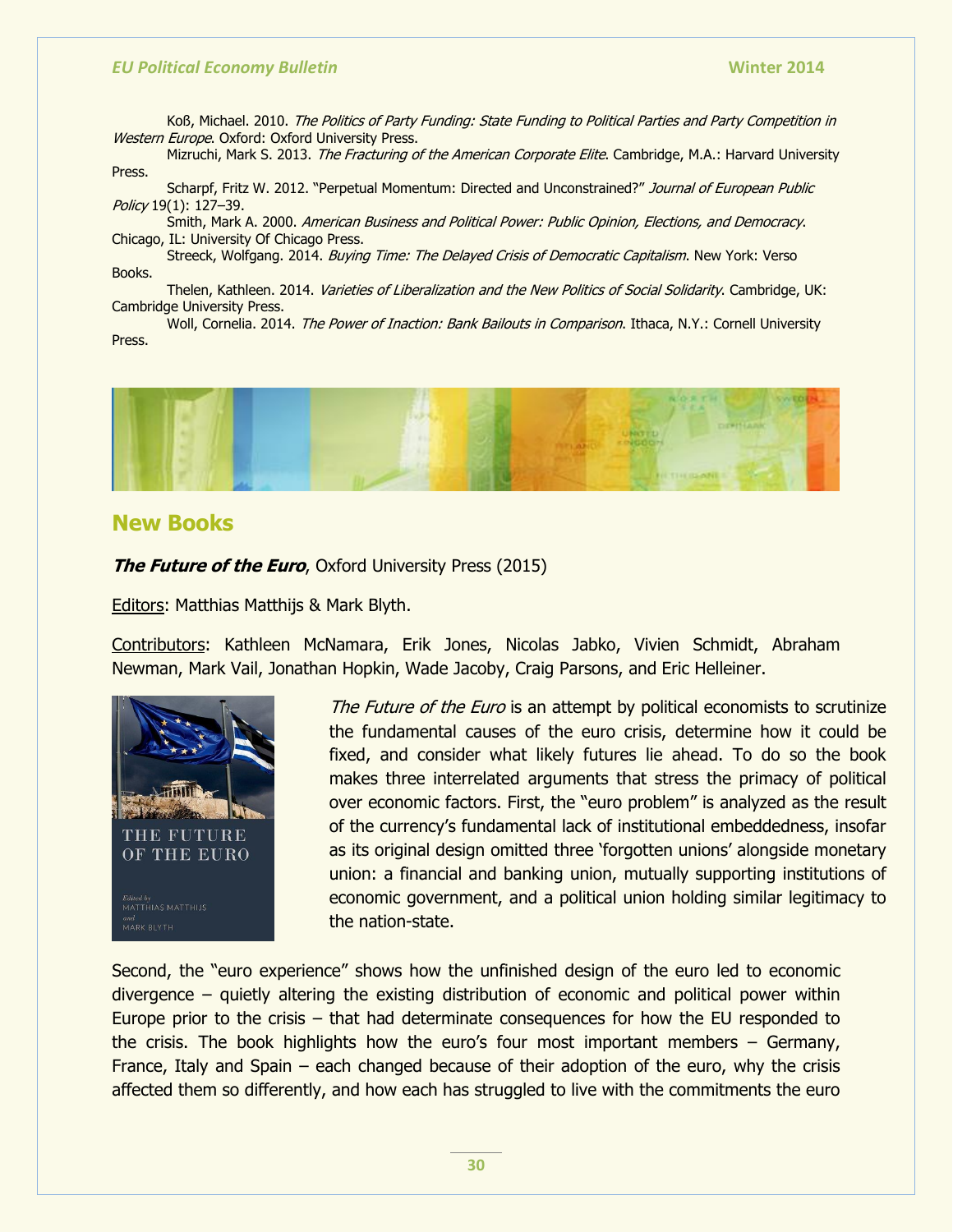necessitates. Third, the book examines three possible "euro futures:" (1) through the lens of the politics of reluctant leader Germany; (2) by considering the EU's capacity to 'move forward' through crises; (3) from the geopolitical perspective of the international monetary system. The book concludes that any successful long-term solution to the euro's predicament needs to start with the political foundations of markets.

\*\*\*\*

## **The European Union Beyond The Crisis**, Lexington Books (November, 2014)

Editor: Boyka M. Stefanova.

Contributors: Robert Csehi, Jenny Preunkert, Ashley A. C. Hess, Leif Johan Eliasson, Hilary Appel, Carissa T. Block, Jennifer R. Wozniak Boyle, Chris Hasselmann, Alexandra Hennessy, Boyka M. Stefanova, Cristina Ares Castro-Conde, Miguel Glatzer, Zinovia Lialiouti, Giorgos Bithymitris, Simona Guerra, Fabio Serricchio, Borbala Göncz, Evelyn Bytzek.



This volume explores institutional and policy developments in the EU and its member states in a parallel examination of citizens' views of the effectiveness of crisis response reflected in public trust, output legitimacy, and satisfaction with democracy. Our approach to understanding the crisis posits EU-level governance and institutional change, national-level policymaking, and domestic politics as interrelated, interdependent domains of political action and public spheres that collectively shape the political landscape of post-crisis Europe. The volume sheds new light on the relationship among the institutional, policy, and polity consequences of the crisis. The book has two fundamental aims.

The first is to demonstrate the interconnected nature of European governance, domestic reform, and democratic politics. The unprecedented complexity of the financial, sovereign debt, economic, and social crises in Europe has led to a political crisis that reflects the struggle to effectively address its various causes and effects. The second objective is to present a theoretically informed assessment of the consequences of the European crises for state-society relations and democratic legitimacy. Our analysis of the crisis in a variety of national contexts and European governance highlights the difficulties faced by political decision-makers. We find that the domestic policy process is selectively affected or disconnected from the process of rulemaking at the EU level, that public opinion still matters in the process of policy formation and EU crisis response, and that the salience of the EU agenda in the domestic public sphere increasingly depends on the preferences of political actors. Public response to the crisis has become increasingly complex as well, ranging from declining trust in the political institutions, emerging national stereotypes, changing expectations of the EU level of crisis response,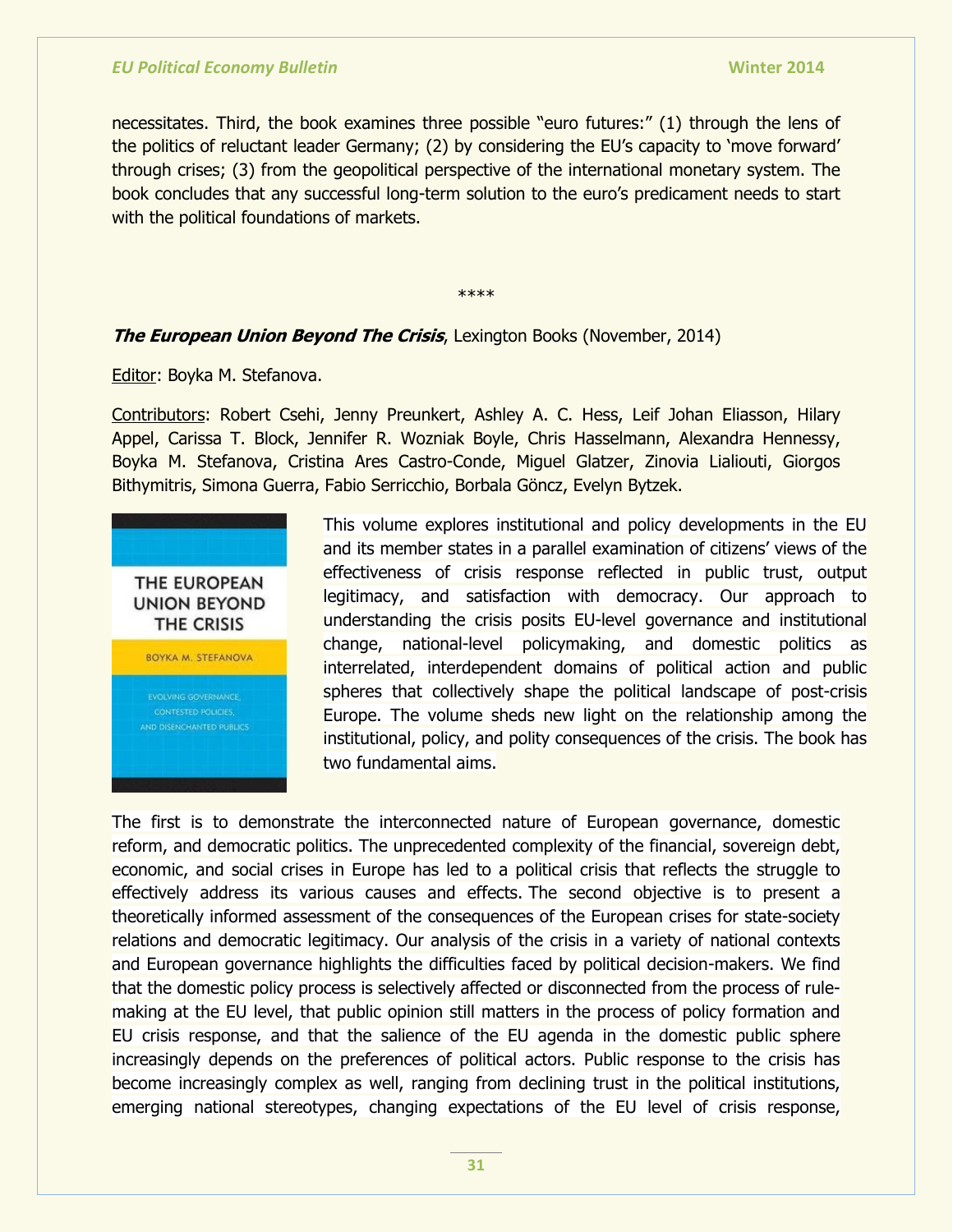growing disconnect between political parties and voters, and evolving intra-regional distinctions across the EU's east-west divide.



# **External Grants & Fellowships**

## **Guggenheim Foundation Dissertation Fellowships**

In addition to the foundation's program of support for postdoctoral research, ten or more dissertation fellowships are awarded each year to graduate students who can complete the writing of a dissertation within the award year.These fellowships of \$ 20,000 each are designed to contribute to the support of the doctoral candidate to enable him or her to complete the thesis in a timely manner and are only appropriate for students approaching the final year of their Ph.D. work. **Application deadline: February 1, 2015**. More info: [http://www.hfg.org/df/guidelines.htm.](http://www.hfg.org/df/guidelines.htm)

## **The Harry & Helen Gray/AICGS Reconciliation Fellowship Program**

The Harry & Helen Gray Culture and Politics Program is designed to bring two scholars or practitioners working on reconciliation themes concerning Germany and Japan to AICGS for a research stay of six weeks. The fellowship includes a stipend of \$4,500, transportation to and from Washington DC, research expenses, and office space at the Institute. The fellowship must be held at Washington, DC. The program will not support research in Europe or Asia. **Application deadline: April 15, 2015**. More info: [http://www.aicgs.org/employment/harry](http://www.aicgs.org/employment/harry-helen-grayaicgs-reconciliation-fellowship-program-2014/)[helen-grayaicgs-reconciliation-fellowship-program-2014/.](http://www.aicgs.org/employment/harry-helen-grayaicgs-reconciliation-fellowship-program-2014/)

## **Humboldt Research Fellowship for Experienced Researchers**

Submit an application if you are a researcher from abroad (not from Germany) with above average qualifications, completed your doctorate less than twelve years ago, already have your own research profile and are working at least at the level of Assistant Professor or Junior Research Group Leader or have a record of several years of independent academic work. A Humboldt Research Fellowship for experienced researchers allows you to carry out long-term research (6-18 months) in Germany. Applicants choose their own topic of research and their academic host. The fellowship is flexible and can be divided up into as many as three stays within three years. The fellowship is worth €2,450 per month. **Application deadline: rolling**. More info: [http://www.humboldt-foundation.de/web/1710.html.](http://www.humboldt-foundation.de/web/1710.html)

## **McCloy Fellowship**

The McCloy Fellowships are open to individuals from nonprofits, think tanks, law, journalism, the public sector, and cultural organizations in relatively early stages of their careers. The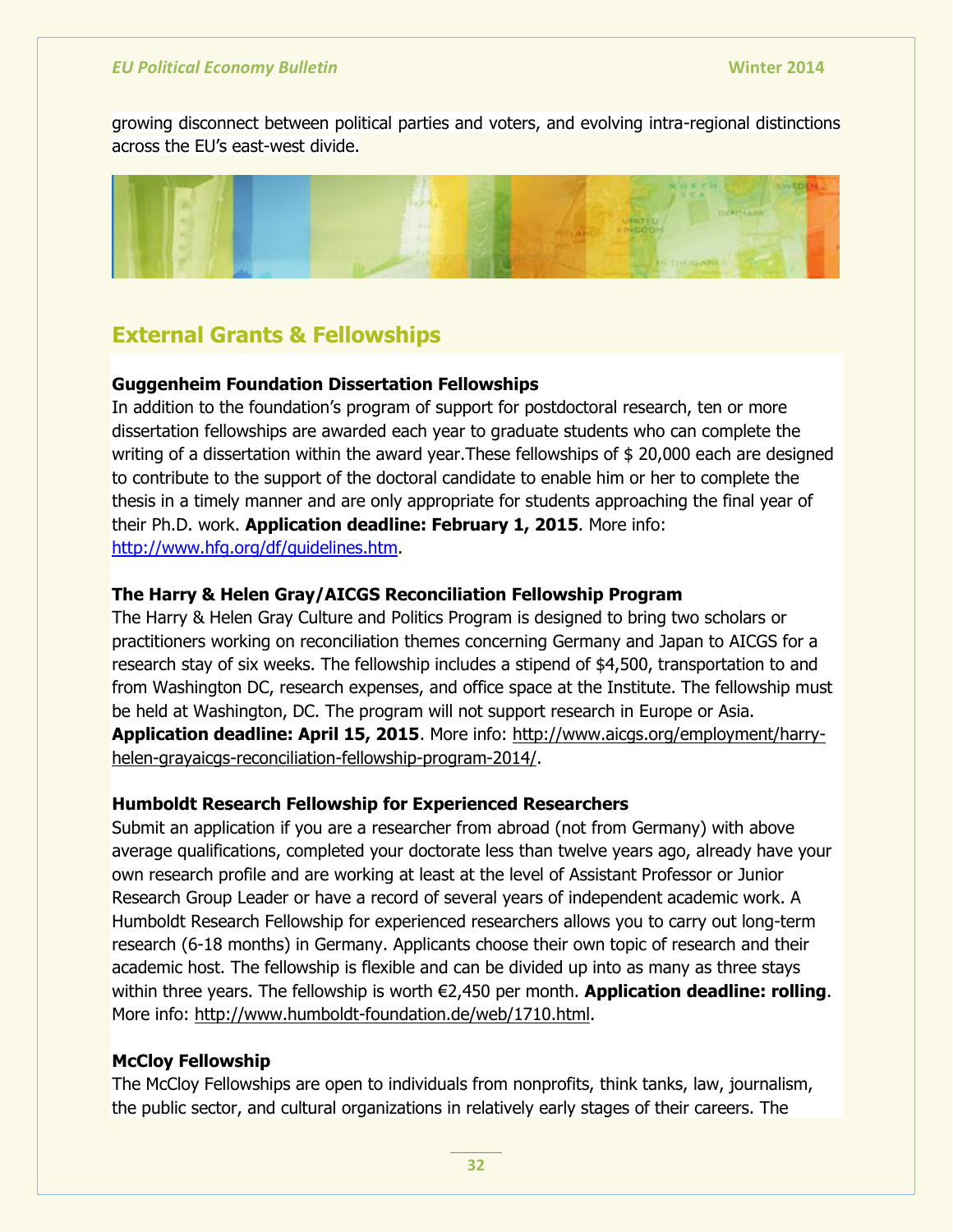fellowship grants these individuals the opportunity to travel overseas to conduct on-site research and interviews and to pursue reports on aspects of the German-American relationship. Research areas may include – but are not limited to – environmental policy, immigration, agriculture, urban development, finance, education, and the arts. The fellowship will provide a stipend in the amount of \$200 per night for up to 21 days abroad; transatlantic airfare and preapproved inter-city travel are also covered. Travel must take place within one calendar year of receipt of the award. **Application deadline: late spring 2015**. More info: [http://www.acgusa.org/index.php?section=general-mccloy-fellowships.](http://www.acgusa.org/index.php?section=general-mccloy-fellowships)

## **ERC Starting Grants**

These grants aim to support up-and-coming research leaders who are about to establish a proper research team and to start conducting independent research in Europe. The scheme targets promising researchers who have the proven potential of becoming independent research leaders. Funding per grant: up to  $\in$  1.5 million (in some circumstances up to  $\in$  2 million). More info: [http://erc.europa.eu/starting-grants.](http://erc.europa.eu/starting-grants)

## **Marie Curie Intra-European Fellowships for Career Development**

These fellowships provide support for experienced researchers. Applicants can be of any nationality, but applicant host institutions must be located in an EU member state. Projects shall be for a period of 12-24 months. More info:

[http://ec.europa.eu/research/mariecurieactions/about-mca/actions/ief/.](http://ec.europa.eu/research/mariecurieactions/about-mca/actions/ief/)

## **The American Institute for Contemporary German Studies (AICGS)**

AICGS announces the DAAD-AICGS Research Fellowship Program. The program is designed to bring scholars and specialists working on Germany, Europe, and/or transatlantic relations to AICGS, which is located in Washington, DC, for stays of two months each. **Application deadline: February 28, 2015**. More info: [https://www.daad.org/aicgsresearch2.](https://www.daad.org/aicgsresearch2)

## **Fritz Thyssen Foundation Scholarship**

The scholarships are intended for junior researchers, generally one to two years after they have received their doctorate. No scholarships are awarded for doctoral dissertations or postdoctoral theses. **Application deadline: mid-February 2015**. More info: [http://www.fritz-thyssen](http://www.fritz-thyssen-stiftung.de/funding/types-of-support/?L=1)[stiftung.de/funding/types-of-support/?L=1](http://www.fritz-thyssen-stiftung.de/funding/types-of-support/?L=1)

## **Visiting Scholars Program, Minda de Gunzburg Center for European Studies, Harvard University**

Every year, the Center is pleased to host a number of Visiting Scholars from the US and abroad. The Center welcomes applications from post-doctoral social scientists and historians who are working on modern Europe. **Application deadline: 15 January 2015**. More info: **[https://ces.fas.harvard.edu/#/visiting\\_scholars.](https://ces.fas.harvard.edu/#/visiting_scholars)**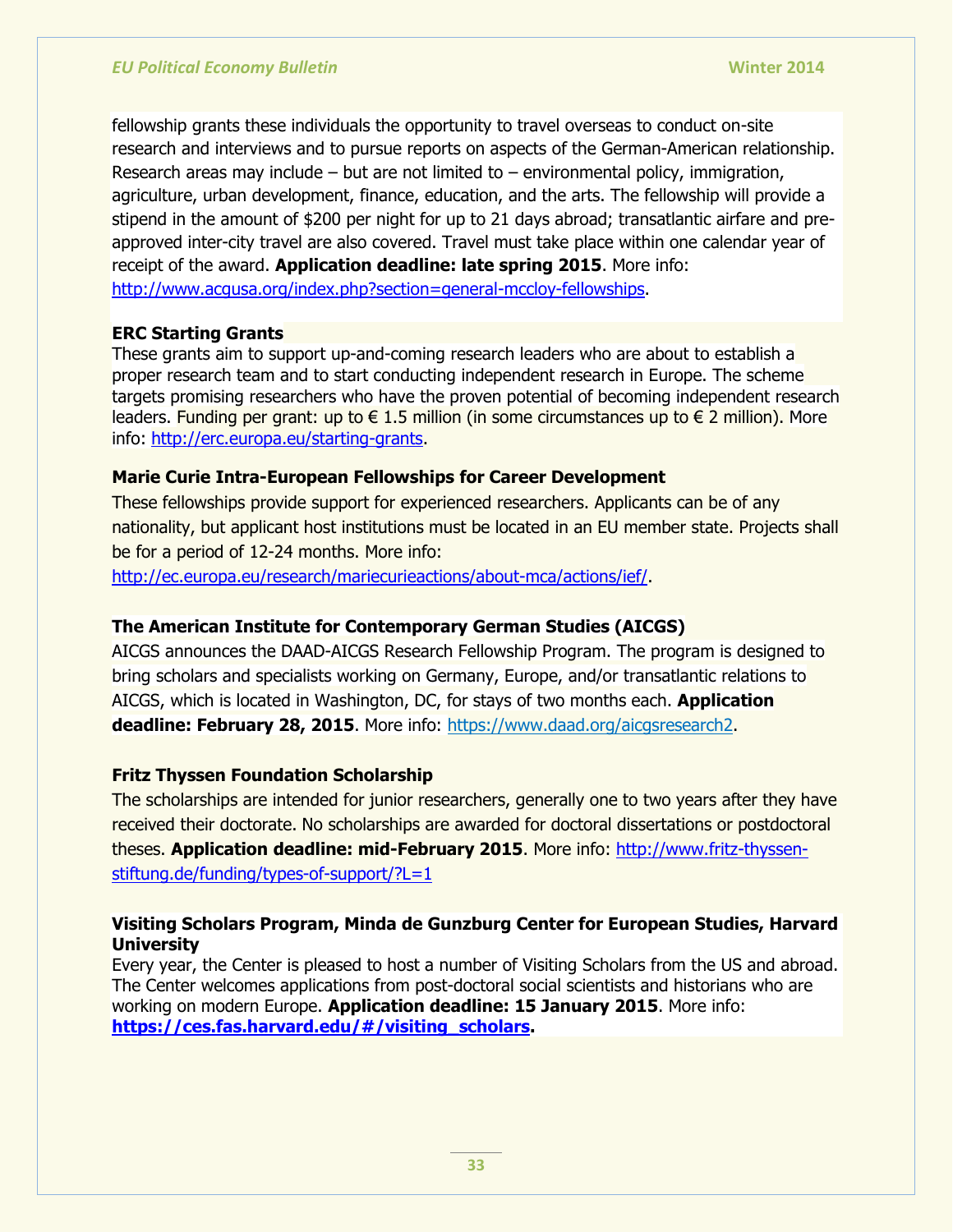## **Sofja Kovalevskaja Award**

Submit an application if you are a top-rank junior researcher from abroad (outside of Germany) and completed your doctorate with distinction in the last six years, and have published work in prestigious international journals or publishing houses. The award allows you to spend five years building up a working group and working on a high-profile, innovative research project of your own choice at a research institution of your own choice in Germany. Scientists and scholars from all disciplines may apply directly to the Alexander von Humboldt Foundation. The award is valued at up to € 1.65 million. **Application deadline: July 2015**. More info: [http://www.humboldt-foundation.de/web/kovalevskaja-award.html.](http://www.humboldt-foundation.de/web/kovalevskaja-award.html)



## **Jobs**

## **Tenure-track Assistant Professor in European Politics, University of New Hampshire**

The Department of Political Science at the University of New Hampshire invites applications for tenure-track assistant professor in the comparative politics of Europe, starting August 2015. Faculty typically teach at all levels, introductory to advanced; have the ability to teach courses on the European Union and preferably in an additional political science subfield (e.g. international relations, public policy, social/political theory, or qualitative/quantitative research methods). More info: [https://jobs.usnh.edu.](https://jobs.usnh.edu/)

## **Lecturer (Assistant Professor) in Politics, University of Glasgow**

The School of Social and Political Sciences is seeking to recruit a Lecturer in Politics with a focus on the quantitative analysis of comparative politics. The successful candidate will have research expertise in the broad field of comparative politics and we particularly welcome applicants who can add to our growing research strengths in political behaviour, political communication and/or computational methods (big data). S/he will undertake high-quality research, actively contribute to teaching in Politics at undergraduate and postgraduate levels, and undertake administration as required by the Head of School. More info: [http://www.jobs.ac.uk/job/AJZ496/lecturer-in-politics/.](http://www.jobs.ac.uk/job/AJZ496/lecturer-in-politics/)

## **Assistant Professor – Decision Making/Formal Theory, Seton Hall University**

The Department of Political Science and Public Affairs at Seton Hall University invites applications for a full-time, tenure-track position at the rank of assistant professor. The successful candidate will begin in August of 2015. Candidates should have a Ph.D. or an anticipated Ph.D. completion by August of 2015 in political science, public administration, or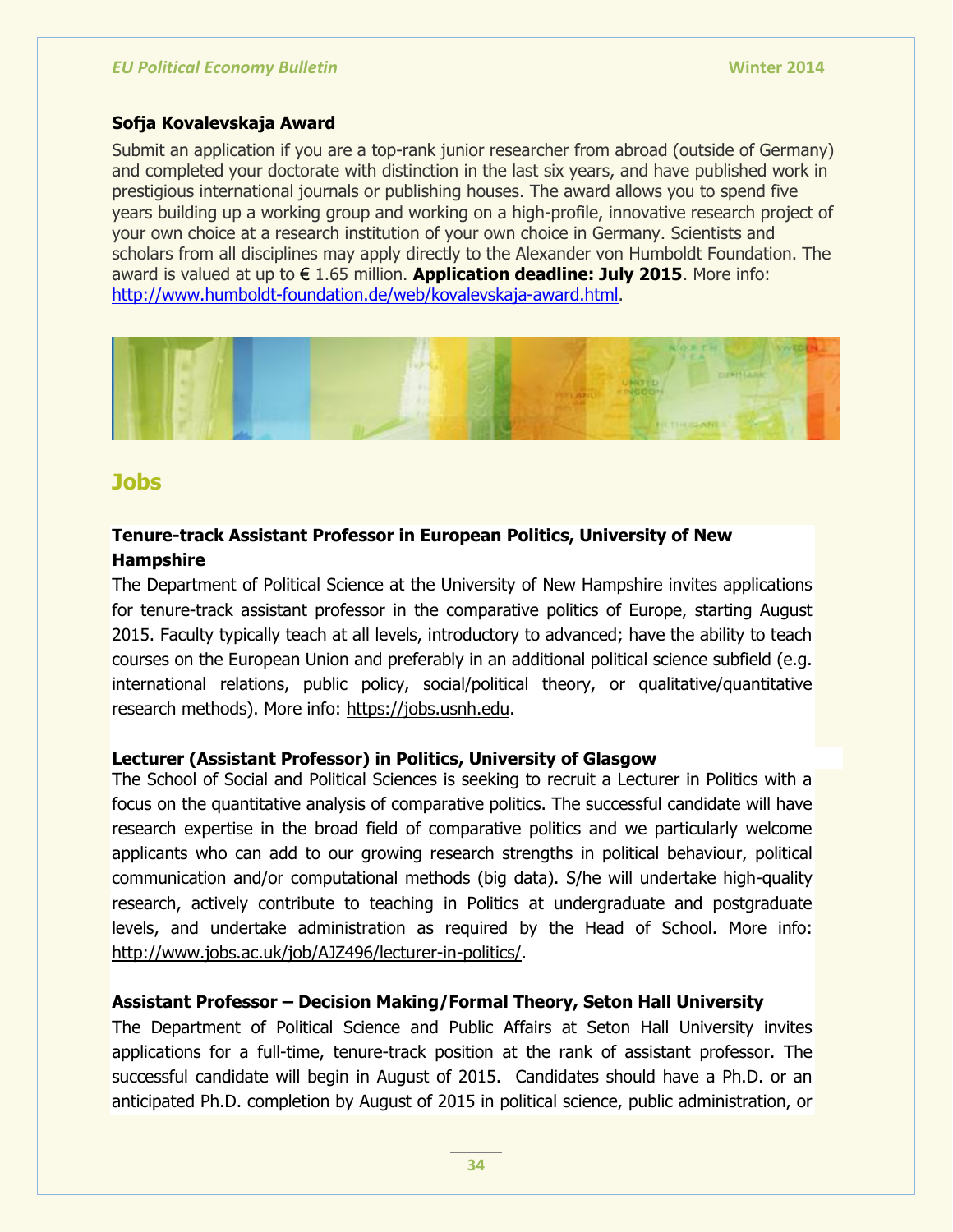a closely-related field. We seek a talented scholar with expertise in formal theory, broadly defined. The department is particularly interested in applications from scholars who have published research that uses game-theoretic, social choice, or decision-theoretic approaches in the fields of political science or public affairs. The primary teaching responsibilities for the position would be in the department's graduate program in public administration (our MPA program), with secondary teaching responsibilities in the department's undergraduate political science program. Specific course assignments will depend on the candidate's areas of specialization, but all applicants should be prepared to teach the core managerial decision-making class in our MPA program. Candidates who could also teach a core research methods course in the public administration and/or political science programs would fill additional departmental needs. Applicants should submit a letter of interest, a CV, academic transcripts, writing samples, evidence of teaching excellence, and three letters of recommendation to:

Decision Making/Formal Theory Search Committee Chair c/o Ms. Wigeby Toussaint Department of Political Science and Public Affairs Seton Hall University 400 South Orange Avenue South Orange, NJ 07079

#### **Associate Professor in International Security**

The Sam Nunn School of International Affairs at the Georgia Institute of Technology invites applications for a tenure-track position in international security at the rank of Associate Professor to begin Fall 2015. The Nunn School seeks to hire an individual whose demonstrated scholarly research and teaching in the field have a functional concentration broadly related to international security and foreign policy. A focus on emerging security challenges confronting the US with respect to Europe, Eurasia, or Southwest Asia is preferred. Experience in the policy world and willingness to work across disciplines are desired. Ideal candidates also should demonstrate understanding of the nexus of science and technology with international security policy. The Sam Nunn School is multidisciplinary with undergraduate, graduate, and overseas programs, including joint undergraduate degrees with Modern Languages and Economics. The School's programs focus on understanding the global context of advances in science and technology. The School has 21 faculty members; approximately 300 undergraduate majors, 50 Master's and 10 Ph.D. degree students. Georgia Tech enrolls over 21,000 students and is consistently ranked as one of the top public universities in the country. Located in midtown Atlanta, Georgia Tech was recently voted one of the best places to work, and Atlanta is consistently ranked among the top ten places to live for young professionals. A unit of the University System of Georgia, Georgia Tech is an AA/EO employer. Women and minorities are strongly encouraged to apply. To receive full consideration, application materials should be received by February 1, 2015 and should include a letter of interest, curriculum vita, and examples of scholarly work. Applicants should also send a graduate transcript and three current letters of recommendation. Materials should be sent to: Chair of International Security Search Committee, The Sam Nunn School of International Affairs, Georgia Institute of Technology, 781 Marietta Street NW, Atlanta, Georgia 30318 or by email to [security@inta.gatech.edu.](mailto:security@inta.gatech.edu)